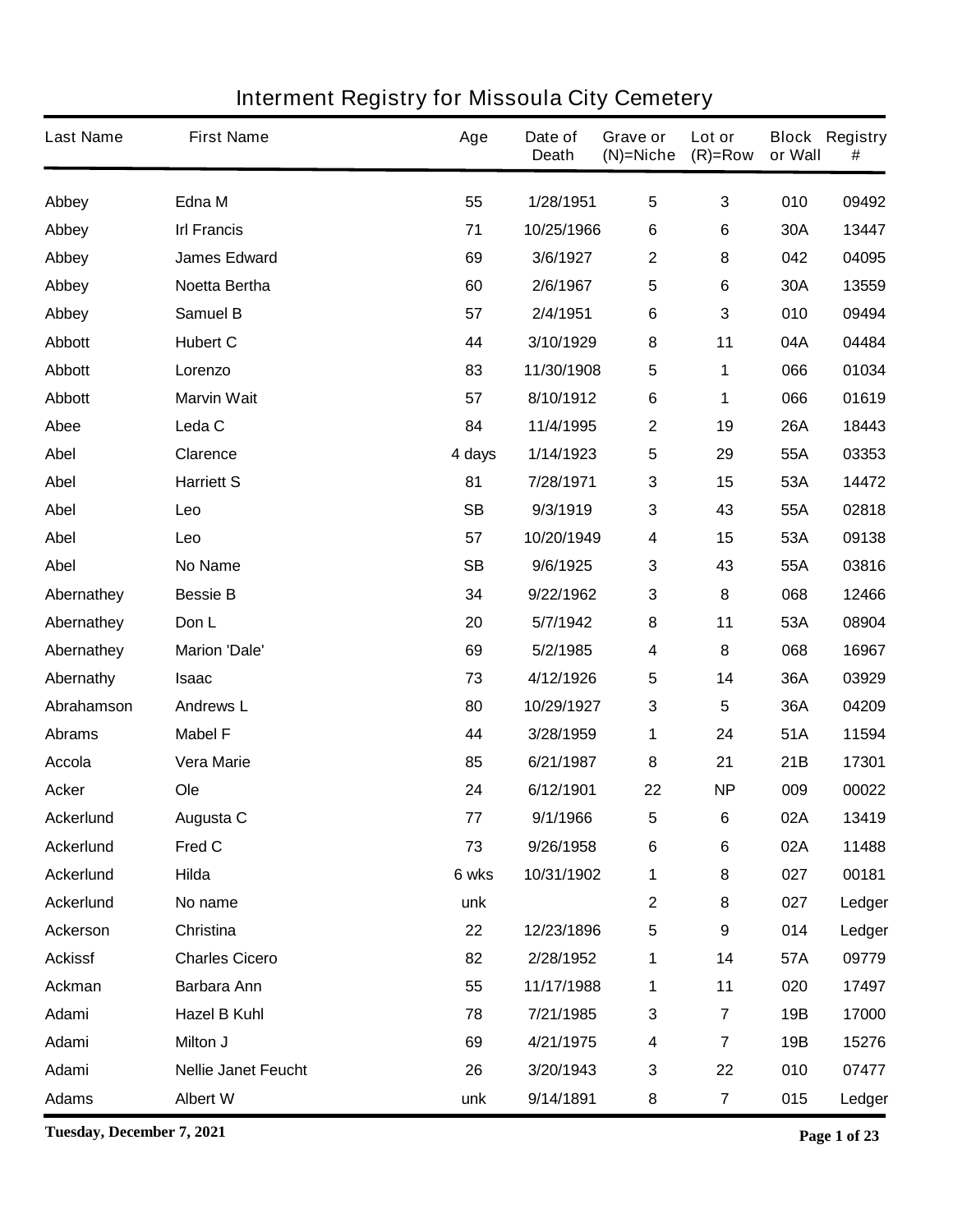| <b>Last Name</b> | <b>First Name</b>       | Age              | Date of<br><b>Death</b> | Grave or<br>$(N)$ =Niche | Lot or<br>$(R)=Row$     | or Wall    | <b>Block Registry</b><br># |
|------------------|-------------------------|------------------|-------------------------|--------------------------|-------------------------|------------|----------------------------|
| <b>Adams</b>     | Anna                    | 87               | 11/16/1949              | 1                        | 21                      | <b>19A</b> | 09165                      |
| <b>Adams</b>     | <b>Benswill L</b>       | 63               | 8/15/1967               | $\mathbf 2$              | 19                      | 071        | 13569                      |
| <b>Adams</b>     | <b>Catherine Mary</b>   | 86               | 1/25/1917               | 6                        | 76                      | 063        | 02301                      |
| <b>Adams</b>     | Cotton                  | 50               | 7/29/1940               | 3                        | 13                      | 54A        | 06903                      |
| <b>Adams</b>     | Ed T                    | 77               | 5/5/1946                | $\boldsymbol{2}$         | $5\phantom{.0}$         | 050        | 08289                      |
| <b>Adams</b>     | Fern L                  | 52               | 12/27/1959              | $\overline{\mathbf{7}}$  | 8                       | 8.5        | 11768                      |
| <b>Adams</b>     | <b>Florence A</b>       | 65               | 4/18/1970               | 1                        | 14                      | 019        | 14183                      |
| <b>Adams</b>     | <b>Frances Craig</b>    | unk              |                         | 5                        | $\overline{\mathbf{7}}$ | 002        | Ledger                     |
| <b>Adams</b>     | <b>Frances M</b>        | 83               | 11/1/1970               | $\mathbf 2$              | 17                      | 09A        | 14315                      |
| <b>Adams</b>     | Gus                     | 59               | 5/16/1922               | $\mathbf 2$              | $\overline{\mathbf{7}}$ | 039        | 03233                      |
| <b>Adams</b>     | <b>Harry</b>            | 59               | 4/2/1930                | $\mathbf{2}$             | 15                      | <b>14A</b> | 04694                      |
| <b>Adams</b>     | <b>Harry F</b>          | 81               | 11/26/1977              | 1                        | 14                      | 019        | 15897                      |
| <b>Adams</b>     | <b>Hiriam B</b>         | 63               | 5/8/1922                | 8.5                      | 127                     | 063        | 03232                      |
| <b>Adams</b>     | <b>Jack Donald</b>      | 15 mos           | 1/18/1966               | $\overline{\mathbf{4}}$  | 38                      | 41A        | 13223                      |
| <b>Adams</b>     | Joshua                  | 73               | 7/13/1939               | 8                        | 133                     | 063        | 06689                      |
| <b>Adams</b>     | Kate D                  | 58               | 4/4/1940                | 1                        | 5                       | 050        | 06823                      |
| <b>Adams</b>     | Lena                    | 50               | 3/19/1935               | 3                        | 8                       | 37A        | 05642                      |
| <b>Adams</b>     | Leon Ayers Jr           | 19               | 4/6/1940                | $\boldsymbol{2}$         | 10                      | <b>18A</b> | 06822                      |
| <b>Adams</b>     | <b>Lillie Pearl</b>     | 58               | 5/28/1942               | $\overline{\mathbf{7}}$  | 9                       | 8.5        | 07306                      |
| <b>Adams</b>     | <b>Lloyd H</b>          | 60               | 12/27/1959              | 8                        | 8                       | 8.5        | 11769                      |
| <b>Adams</b>     | Louis                   | 28               | 10/26/1914              | 8                        | 10                      | 005        | 01950                      |
| <b>Adams</b>     | <b>Louise S</b>         | 45               | 9/13/1930               | 1                        | 15                      | <b>14A</b> | 04783                      |
| <b>Adams</b>     | <b>Margaret Dimmick</b> | 73               | 10/7/1997               | 5                        | 18                      | 39A        | 18687                      |
| <b>Adams</b>     | Montana                 | $\boldsymbol{9}$ | 5/27/1906               | 1                        | 14                      | 006        | 00580                      |
| <b>Adams</b>     | No Name                 | unk              |                         | $\bf 6$                  | $\overline{7}$          | 002        | Ledger                     |
| <b>Adams</b>     | Pearl                   | 80               | 1/7/1970                | $\overline{\mathbf{5}}$  | 20                      | 51A        | 14117                      |
| <b>Adams</b>     | <b>Robert H</b>         | 63               | 5/29/1966               | $\overline{\mathbf{7}}$  | $\mathbf{2}$            | 020        | 13371                      |
| <b>Adams</b>     | <b>Samuel A</b>         | 42               | 10/27/1958              | $\mathbf{3}$             | 1                       | 51A        | 11659                      |
| <b>Adams</b>     | <b>Teresa M</b>         | 6 mos            | 12/9/1958               | $\overline{\mathbf{7}}$  | 50                      | 56A        | 11533                      |
| <b>Adams</b>     | <b>Thomas W</b>         | 62               | 9/18/1949               | $\mathbf 2$              | 17                      | 09A        | 09114                      |
| <b>Adams</b>     | <b>William Arthur</b>   | 81               | 3/19/1955               | 8                        | 9                       | 8.5        | 10570                      |
| <b>Adams</b>     | <b>William Timothy</b>  | 49               | 8/26/1992               | 8                        | 27                      | 21B        | 18028                      |
| Addleman         | <b>Alfred</b>           | 25               | 11/16/1930              | 1                        | 10                      | 45A        | 04809                      |

**Tuesday, December 7, 2021 Page 2 of 23**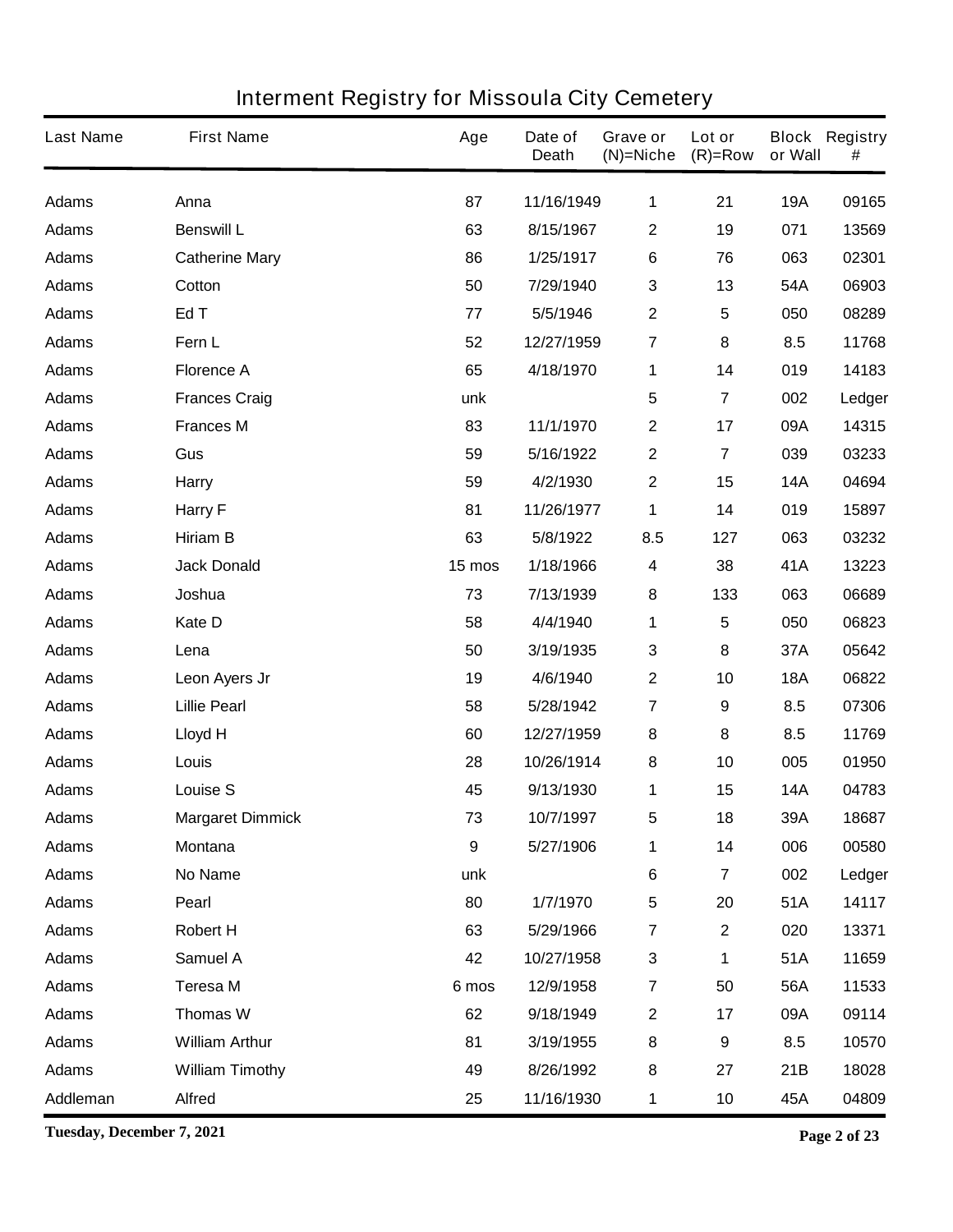| <b>Last Name</b> | <b>First Name</b>        | Age            | Date of<br><b>Death</b> | Grave or<br>$(N)$ =Niche | Lot or<br>$(R)=Row$ | or Wall    | <b>Block Registry</b><br># |
|------------------|--------------------------|----------------|-------------------------|--------------------------|---------------------|------------|----------------------------|
| Addleman         | <b>Charles Franklin</b>  | 46             | 1/10/1948               | $\mathbf{2}$             | 18                  | 63A        | 08681                      |
| Addleman         | Cleo                     | 56             | 12/1/1944               | 7                        | 8                   | 44A        | 07912                      |
| Addleman         | <b>Ettie</b>             | 53             | 2/15/1934               | 5                        | 1                   | 45A        | 05416                      |
| Addleman         | Walter J                 | 75             | 3/16/1937               | 4                        | 1                   | 45A        | 06027                      |
| Ade              | <b>No Name</b>           | 2 days         | 6/22/1925               | $\mathbf 2$              | 43                  | 55A        | 03788                      |
| <b>Adkins</b>    | Georgia Mae              | 56             | 5/9/1993                | 4                        | 23                  | 21B        | 18125                      |
| <b>Adler</b>     | <b>Albert Fred Paul</b>  | $\overline{2}$ | 12/15/1915              | 5                        | 78                  | 063        | 02145                      |
| <b>Adler</b>     | <b>Matilda V</b>         | 81             | 1/31/1966               | 3                        | 6                   | 08A        | 13271                      |
| <b>Adler</b>     | William                  | 65             | 6/15/1944               | 4                        | 6                   | 08A        | 07791                      |
| Aeron            | Claudia                  | 90             | 10/29/1995              | 5                        | 11                  | 03B        | 18441                      |
| Agethen          | Anna                     | 70             | 10/20/1918              | 4                        | 94                  | 063        | 02592                      |
| Ahern            | Maurice 'Butch' J        | 62             | 5/24/2010               | 6                        | 3                   | 067        | 20026                      |
| <b>Aherns</b>    | <b>August</b>            | 62             | 5/11/1912               | 1                        | 45                  | 063        | 01588                      |
| Ahlin            | <b>Agnes Josephine</b>   | 17             | 11/10/1918              | 3                        | 11                  | 35A        | 02621                      |
| Ahlin            | <b>Alfred</b>            | 71             | 1/13/1945               | 4                        | 11                  | 35A        | 07945                      |
| Ahlin            | <b>Mary</b>              | 81             | 1/27/1953               | 5                        | 11                  | 35A        | 10040                      |
| <b>Ahlquist</b>  | Erin                     | 27             | 4/19/1911               | $\mathbf 2$              | 35                  | 063        | 01438                      |
| Ahren            | <b>Albert G</b>          | 77             | 8/14/1946               | 2                        | 20                  | 05A        | 08358                      |
| Ahren            | <b>Herman G</b>          | 75             | 6/30/1954               | 3                        | 4                   | <b>15A</b> | 10416                      |
| Ahren            | Ina May                  | 56             | 1/29/1925               | 1                        | 20                  | 05A        | 03713                      |
| Ahren            | Mary E                   | 47             | 2/15/1925               | 4                        | 4                   | <b>15A</b> | 03721                      |
| <b>Ahrens</b>    | <b>Eddie George</b>      | 3              | 3/18/1919               | 3                        | 38                  | 55A        | 02746                      |
| <b>Anrens</b>    | Georgia                  | 91             | 3/29/2002               | 1                        | 16                  | 14B        | 19240                      |
| <b>Ahrens</b>    | <b>Marian Virginia</b>   | 27             | 10/7/1940               | 8                        | 11                  | 8.5        | 06937                      |
| <b>Ahrens</b>    | <b>Marvin W</b>          | 69             | 6/22/1974               | $\mathbf 2$              | 16                  | 14B        | 15115                      |
| <b>Ahrens</b>    | <b>Pricilla S</b>        | 75             | 1/10/1919               | 4                        | 113                 | 063        | 02702                      |
| Aiken            | <b>Arthur</b>            | <b>SB</b>      | 12/14/1920              | 4                        | 36                  | 55A        | 02998                      |
| Aiken            | <b>Clinton Alexander</b> | 68             | 6/10/1939               | 8                        | 1                   | 23A        | 06665                      |
| Aiken            | James A                  | 54             | 3/18/1930               | 4                        | 17                  | <b>14A</b> | 04686                      |
| Aiken            | <b>Mary M</b>            | 87             | 7/29/1961               | $\overline{7}$           | 1                   | 23A        | 12259                      |
| Aiken            | <b>Morris Lawrence</b>   | 72             | 11/16/1959              | ${\bf 5}$                | 3                   | 53A        | 11755                      |
| <b>Ailport</b>   | <b>Arthur B</b>          | 80             | 11/26/1977              | 8                        | 12                  | <b>10A</b> | 15763                      |
| <b>Ailport</b>   | <b>Arthur H</b>          | 51             | 10/6/1981               | 8                        | 16                  | 11B        | 16402                      |

**Tuesday, December 7, 2021 Page 3 of 23**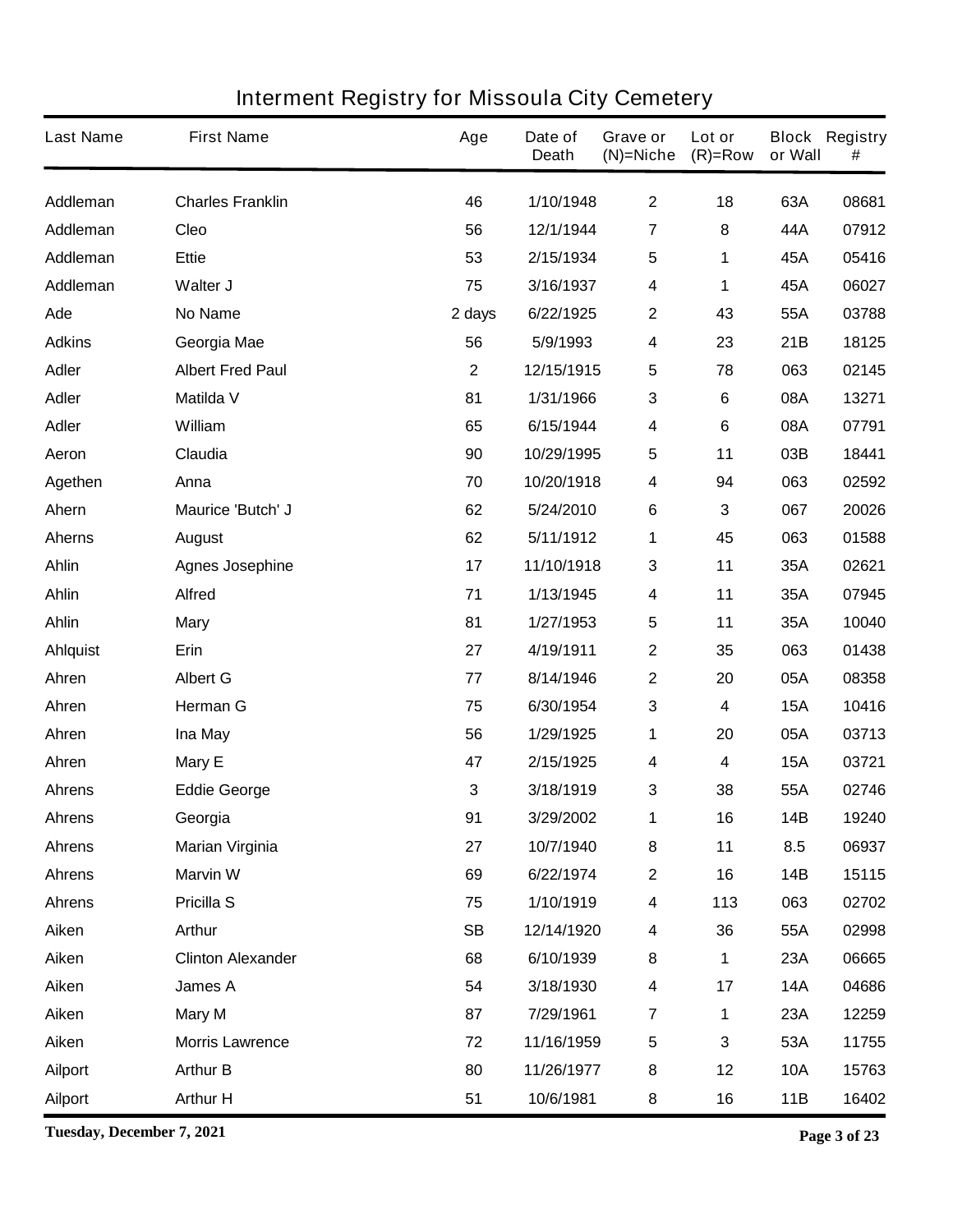| <b>Last Name</b> | <b>First Name</b>         | Age    | Date of<br><b>Death</b> | Grave or<br>$(N)$ =Niche | Lot or<br>$(R)=Row$     | or Wall    | <b>Block Registry</b><br># |
|------------------|---------------------------|--------|-------------------------|--------------------------|-------------------------|------------|----------------------------|
| <b>Ailport</b>   | <b>Bettie May</b>         | 4 days | 5/15/1927               | 5                        | $5\phantom{.0}$         | 058        | 04136                      |
| <b>Ailport</b>   | <b>Elsie Naomi</b>        | 81     | 9/21/1990               | 1                        | 12                      | 31A        | 17824                      |
| <b>Ailport</b>   | Glenn H                   | 65     | 1/10/1970               | $\mathbf 2$              | 12                      | 31A        | 14168                      |
| <b>Ailport</b>   | <b>Helen Marie Olson</b>  | 87     | 12/19/2005              | 8                        | 12                      | <b>22A</b> | 19620                      |
| <b>Ailport</b>   | <b>Levi Mark</b>          | 58     | 4/28/1919               | 6                        | 5                       | 058        | 02766                      |
| <b>Ailport</b>   | <b>Mary Jane</b>          | 95     | 11/24/1965              | 4                        | 5                       | 058        | 13194                      |
| <b>Ailport</b>   | <b>Pearl Nancy</b>        | 64     | 7/23/1964               | $\overline{7}$           | 12                      | <b>10A</b> | 12899                      |
| <b>Ailts</b>     | George                    | 49     | 6/30/1970               | $\mathbf 2$              | 12                      | 020        | 14253                      |
| <b>Ailts</b>     | <b>Lois G Powell</b>      | 67     | 4/14/1983               | 1                        | 12                      | 020        | 16645                      |
| <b>Akatchi</b>   | U                         | unk    | 7/17/1909               | 88                       | <b>NP</b>               | 009        | 01161                      |
| <b>Akerley</b>   | <b>Charles</b>            | 26     | 6/3/1914                | 1                        | 64                      | 063        | 01889                      |
| Akerman          | <b>John</b>               | 65     | 7/26/1939               | 8                        | 13                      | 54A        | 06694                      |
| <b>Akerson</b>   | <b>Arthur W</b>           | 63     | 5/12/1970               | 6                        | 4                       | 40A        | 14192                      |
| <b>Akerson</b>   | Kathryn A                 | 57     | 1/4/1939                | 1                        | 6                       | <b>17A</b> | 06567                      |
| <b>Akerson</b>   | <b>Mary</b>               | 105    | 6/30/2011               | 5                        | 4                       | 40A        | 20463                      |
| Akerson          | <b>Nels</b>               | 56     | 9/13/1932               | $\mathbf 2$              | 6                       | <b>17A</b> | 05154                      |
| <b>Akey</b>      | <b>Mollie</b>             | 57     | 3/7/1921                | 5                        | 11                      | 060        | 03027                      |
| <b>Akin</b>      | <b>Anita Pearl</b>        | 67     | 3/5/1956                | 7                        | 4                       | <b>28A</b> | 10861                      |
| <b>Akin</b>      | <b>Edward W</b>           | 63     | 1/22/1930               | 8                        | 4                       | <b>14A</b> | 04658                      |
| Akin             | <b>Jessie Murphy</b>      | 47     | 11/5/1958               | 4                        | 6                       | 09A        | 11505                      |
| <b>Akin</b>      | <b>William F</b>          | 72     | 12/26/1953              | 8                        | 4                       | <b>28A</b> | 10286                      |
| Alander          | Guy S                     | 4      | 3/30/1935               | 8                        | 1                       | 47A        | 05649                      |
| Albee            | <b>Frank</b>              | 53     | 2/22/1928               | 1                        | 14                      | 04A        | 04256                      |
| <b>Albee</b>     | Harlan B                  | unk    | 6/18/1899               | 1                        | $\mathbf 2$             | 037        | Ledger                     |
| <b>Albers</b>    | <b>Earnest</b>            | 68     | 2/2/1949                | $\overline{7}$           | 22                      | 43A        | 08960                      |
| Albert           | <b>Blanche A Van Pelt</b> | 88     | 6/9/1977                | $\overline{7}$           | $\overline{\mathbf{7}}$ | <b>20A</b> | 15675                      |
| Albert           | Ellanora                  | 60     | 7/20/1962               | 5                        | 13                      | 59A        | 12410                      |
| Albert           | Franz J                   | 66     | 10/30/1956              | 6                        | 10                      | 02A        | 11014                      |
| Albert           | <b>Hazel Mae Robinson</b> | 94     | 3/13/2005               | 5                        | 15                      | 21A        | 19541                      |
| Albert           | <b>John</b>               | 65     | 6/25/1937               | 4                        | 3                       | 08A        | 06202                      |
| Albert           | Josephine Audrey          | 28     | 6/11/1955               | 8                        | 23                      | 59A        | 10646                      |
| Albert           | <b>Matilda H</b>          | 80     | 5/14/1973               | 4                        | 16                      | 066        | 14866                      |
| Albert           | <b>Mattie</b>             | 68     | 3/6/1937                | 3                        | $\mathbf 3$             | 08A        | 06021                      |

**Tuesday, December 7, 2021 Page 4 of 23**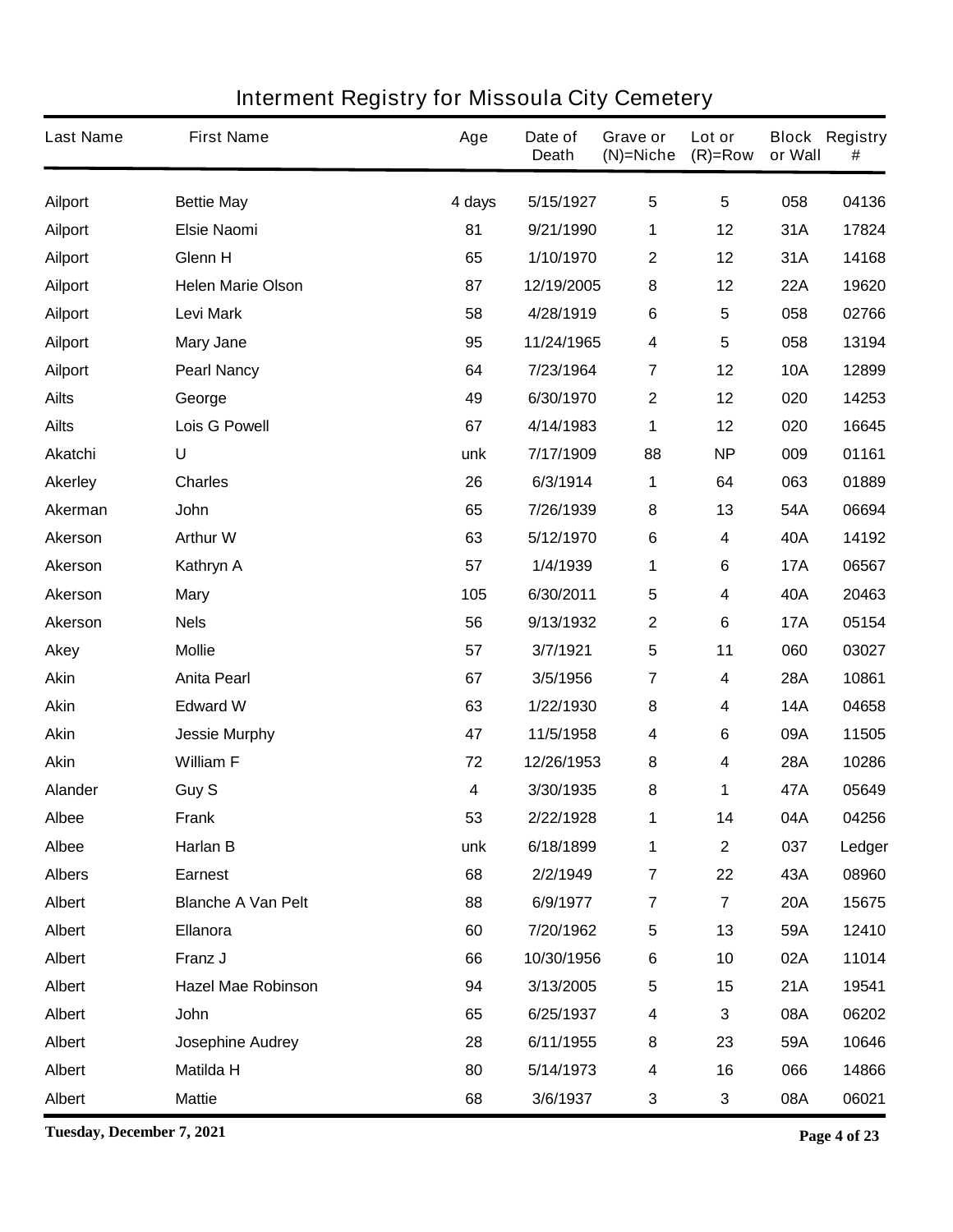| <b>Last Name</b> | <b>First Name</b>            | Age          | Date of<br><b>Death</b> | Grave or<br>$(N)$ =Niche | Lot or<br>$(R)=Row$ | or Wall      | <b>Block Registry</b><br># |
|------------------|------------------------------|--------------|-------------------------|--------------------------|---------------------|--------------|----------------------------|
| Albert           | <b>No Name</b>               | unk          | 1/3/1923                | $\mathbf{3}$             | 32                  | 55A          | 03350                      |
| Albert           | <b>Nora</b>                  | 79           | 3/19/1972               | 5                        | 10                  | 02A          | 14603                      |
| Albert           | <b>Orville D</b>             | 96           | 6/23/1986               | 4                        | 16                  | 066          | 17144                      |
| Albert           | <b>Plocide</b>               | 82           | 7/9/1924                | 5                        | 14                  | <b>16A</b>   | 03632                      |
| Albert           | <b>Wallace Eugene</b>        | 86           | 5/3/2014                | 3                        | 15                  | 02A          | 20416                      |
| <b>Albert</b>    | Wilbert J                    | 45           | 1/29/1939               | $\bf 6$                  | 3                   | <b>18A</b>   | 06587                      |
| <b>Albright</b>  | <b>David</b>                 | $\mathbf{2}$ | 7/15/1949               | 7                        | 41                  | 56A          | 09076                      |
| Aldenhuysen      | Eva 'Effie'                  | 24           | 12/11/1906              | 1                        | 10                  | 007          | 00649                      |
| <b>Aldrich</b>   | <b>Bernice Beaumont</b>      | 74           | 4/4/1987                | 7                        | 6                   | 32A          | 17270                      |
| <b>Aldrich</b>   | Frank 'Bud'                  | 47           | 9/4/1964                | 3                        | 7                   | 048          | 12947                      |
| <b>Aldrich</b>   | <b>Gloria E Miller</b>       | 60           | 11/27/1981              | $\mathbf 2$              | 23                  | 18B          | 16443                      |
| <b>Aldrich</b>   | <b>Grover Bennett</b>        | 57           | 3/22/1942               | $\mathbf 2$              | 1                   | 048          | 07271                      |
| <b>Aldrich</b>   | <b>Ida Mae Stucker</b>       | 94           | 10/18/1985              | $\overline{7}$           | 6                   | 32A          | 17032                      |
| <b>Aldrich</b>   | <b>Irwin Donald</b>          | 77           | 3/8/1990                | $\overline{7}$           | 6                   | 32A          | 17700                      |
| <b>Aldrich</b>   | Jerry J                      | 21           | 7/10/1965               | $\overline{7}$           | 6                   | 32A          | 13211                      |
| <b>Aldridge</b>  | Gina J                       | 45           | 7/23/2016               | 5                        | 20                  | 03B          | 20599                      |
| <b>Aldridge</b>  | <b>John Martin</b>           | 89           | 4/22/1951               | 4                        | 10                  | <b>18A</b>   | 09551                      |
| Alexander        | <b>Alice May</b>             | 29           | 8/11/1928               | 3                        | $\mathbf 2$         | 054          | 04346                      |
| Alexander        | <b>Felix M</b>               | 48           | 3/1/1935                | 4                        | $\mathbf 2$         | 054          | 05632                      |
| Alexander        | <b>George Albert</b>         | 90           | 11/1/2009               | N <sub>5</sub>           | R <sub>5</sub>      | VIO-E        | 19984                      |
| <b>Alexander</b> | Mary E                       | 65           | 5/8/1921                | $\overline{7}$           | 9                   | 024          | 03065                      |
| Alexander        | <b>Patricia Ruth Redmond</b> | 71           | 12/12/2003              | <b>N5</b>                | R <sub>5</sub>      | VIO-E        | 19406                      |
| <b>Alexis</b>    | <b>Chris</b>                 | 20           | 2/8/1912                | 3                        | 40                  | 063          | 01545                      |
| <b>Alexis</b>    | <b>Gladys Helen</b>          | 89           | 10/12/1984              | $\overline{\mathbf{7}}$  | $\bf 6$             | <b>30A</b>   | 16879                      |
| <b>Alexis</b>    | <b>Henry Alexander</b>       | 57           | 1/26/1966               | 8                        | 6                   | 30A          | 13306                      |
| Alff             | <b>William Frank</b>         | 52           | 2/28/1950               | $\bf 6$                  | 11                  | 09A          | 09238                      |
| <b>Alford</b>    | Joseph L                     | 65           | 10/6/1938               | 8                        | 18                  | 13A          | 06511                      |
| <b>Alford</b>    | <b>Margaret M</b>            | 64           | 9/29/1936               | $\overline{\mathbf{7}}$  | 18                  | <b>13A</b>   | 06000                      |
| Alger            | <b>Bert</b>                  | 48           | 4/21/1929               | $\bf 6$                  | 23                  | 07A          | 04506                      |
| Alger            | <b>McKinley</b>              | 24           | 8/29/1928               | 5                        | 23                  | 07A          | 04597                      |
| Alger            | No Name                      | <b>SB</b>    | 3/2/1916                | $\bf 6$                  | 84                  | 063          | 02184                      |
| Alger            | <b>Thomas N</b>              | 25           | 1/14/1908               | 8                        | 15                  | 007          | 00837                      |
| <b>Alkire</b>    | David L                      | 82           | 11/30/1998              | N <sub>2</sub>           | R <sub>2</sub>      | <b>HAR-N</b> | 18860                      |

**Tuesday, December 7, 2021 Page 5 of 23**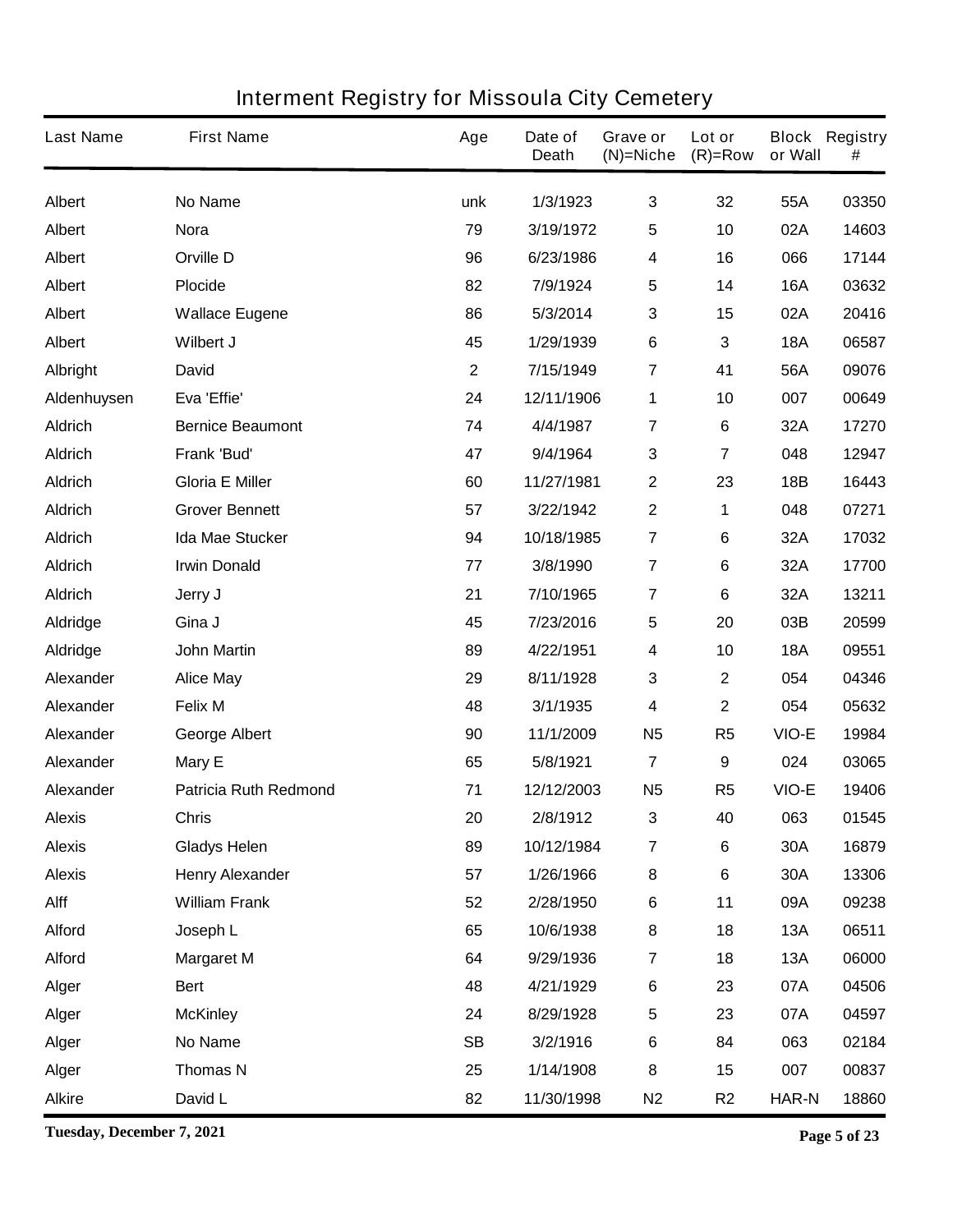| <b>Last Name</b> | <b>First Name</b>            | Age | Date of<br><b>Death</b> | Grave or<br>$(N)$ =Niche | Lot or<br>$(R)=Row$     | or Wall      | <b>Block Registry</b><br># |
|------------------|------------------------------|-----|-------------------------|--------------------------|-------------------------|--------------|----------------------------|
| <b>Alkire</b>    | <b>Donald Floyd</b>          | 21  | 1/26/1954               | $\overline{\mathbf{4}}$  | 9                       | 32A          | 10302                      |
| <b>Alkire</b>    | <b>Edna Fay Morey</b>        | 85  | 6/17/2005               | N3                       | R <sub>2</sub>          | <b>HAR-N</b> | 19570                      |
| <b>Alkire</b>    | <b>Edward E 'Bud'</b>        | 63  | 3/22/1975               | 5                        | 20                      | 14B          | 15260                      |
| <b>Alkire</b>    | <b>Floyd B</b>               | 60  | 2/25/1964               | $\bf 6$                  | 9                       | 32A          | 12799                      |
| <b>Alkire</b>    | <b>George Washington</b>     | 55  | 1/22/1929               | $\boldsymbol{2}$         | 3                       | 25A          | 04458                      |
| <b>Alkire</b>    | <b>Gregg Robert</b>          | 40  | 3/2/2000                | 4                        | 9                       | 32A          | 19024                      |
| <b>Alkire</b>    | Janet                        | 66  | 3/29/1971               | 5                        | 9                       | 32A          | 14396                      |
| <b>Alkire</b>    | Jennie Mae Thompson          | 88  | 10/8/1967               | $\bf 6$                  | 9                       | 31A          | 13615                      |
| <b>Alkire</b>    | <b>Marguerite K Thompson</b> | 92  | 1/4/1999                | 5                        | 9                       | 31A          | 18870                      |
| <b>Alkire</b>    | <b>Mary Elizabeth</b>        | 79  | 9/25/1928               | 7                        | 3                       | 25A          | 04365                      |
| <b>Alkire</b>    | <b>Mary Lee Powell</b>       | 81  | 11/4/2011               | 8                        | 27                      | 067          | 20265                      |
| <b>Alkire</b>    | <b>Robert F</b>              | 59  | 12/25/1988              | 4                        | 9                       | 32A          | 17559                      |
| <b>Alkire</b>    | <b>Virginia May Rogers</b>   | 84  | 2/12/1994               | 4                        | 23                      | 43A          | 18229                      |
| <b>Alkire</b>    | <b>William Washington</b>    | 86  | 2/20/1928               | 8                        | 3                       | 25A          | 04255                      |
| <b>Allard</b>    | <b>Esther Lilly</b>          | 59  | 11/3/2010               | <b>N35</b>               | R <sub>1</sub>          | VIO-E        | 20095                      |
| Alleman          | <b>Arno</b>                  | 73  | 8/17/1959               | 8                        | 18                      | 51A          | 11696                      |
| Allen            | <b>Alfred</b>                | 45  | 11/4/1909               | 93                       | <b>NP</b>               | 009          | 01207                      |
| Allen            | <b>Alfred M</b>              | 79  | 1/23/1945               | 8.5                      | 51                      | 063          | 07949                      |
| Allen            | <b>Alfred W</b>              | 83  | 12/24/1963              | 6                        | 3                       | 046          | 12762                      |
| Allen            | <b>Alma May</b>              | 82  | 11/8/1970               | 5                        | 18                      | <b>10A</b>   | 14311                      |
| Allen            | Alvin L 'Cory'               | 89  | 6/20/1992               | 8                        | 3                       | 046          | 17985                      |
| Allen            | <b>Bessie E</b>              | 79  | 3/31/1973               | 3                        | 19                      | <b>20A</b>   | 14841                      |
| <b>Allen</b>     | <b>Bobbie</b>                | SB  | 5/16/1955               | HD <sub>8</sub>          | 5                       | 09A          | 10622                      |
| Allen            | <b>Carl Louis</b>            | 51  | 8/21/1947               | $\mathbf 2$              | 15                      | 06A          | 08597                      |
| Allen            | <b>Charles E</b>             | 67  | 2/9/1939                | $\boldsymbol{2}$         | $\overline{\mathbf{7}}$ | <b>18A</b>   | 06599                      |
| Allen            | <b>Charles Maurice</b>       | 62  | 4/12/1920               | 8                        | 25                      | 023          | 02919                      |
| Allen            | <b>Chester</b>               | 69  | 12/2/1962               | $\mathbf 3$              | 1                       | 59A          | 12548                      |
| Allen            | <b>Dorothy Dixon</b>         | 42  | 11/28/1943              | $\overline{\mathbf{7}}$  | $\mathbf 2$             | 036          | 07642                      |
| Allen            | <b>Edgar W</b>               | 71  | 2/9/1957                | 8                        | 3                       | 38A          | 11058                      |
| Allen            | <b>Elinor F</b>              | 73  | 8/30/1968               | 5                        | $\boldsymbol{2}$        | 30A          | 13871                      |
| Allen            | <b>Emery Arthur</b>          | 27  | 1/24/1931               | $\mathbf 3$              | 10                      | <b>17A</b>   | 04840                      |
| Allen            | Ernest D Sr 'Pokey'          | 70  | 5/1/1971                | $\bf 6$                  | 28                      | 067          | 14428                      |
| Allen            | Ernest Duncan Jr 'Pokey'     | 53  | 12/28/1996              | $\overline{\mathbf{r}}$  | 28                      | 067          | 18709                      |

**Tuesday, December 7, 2021 Page 6 of 23**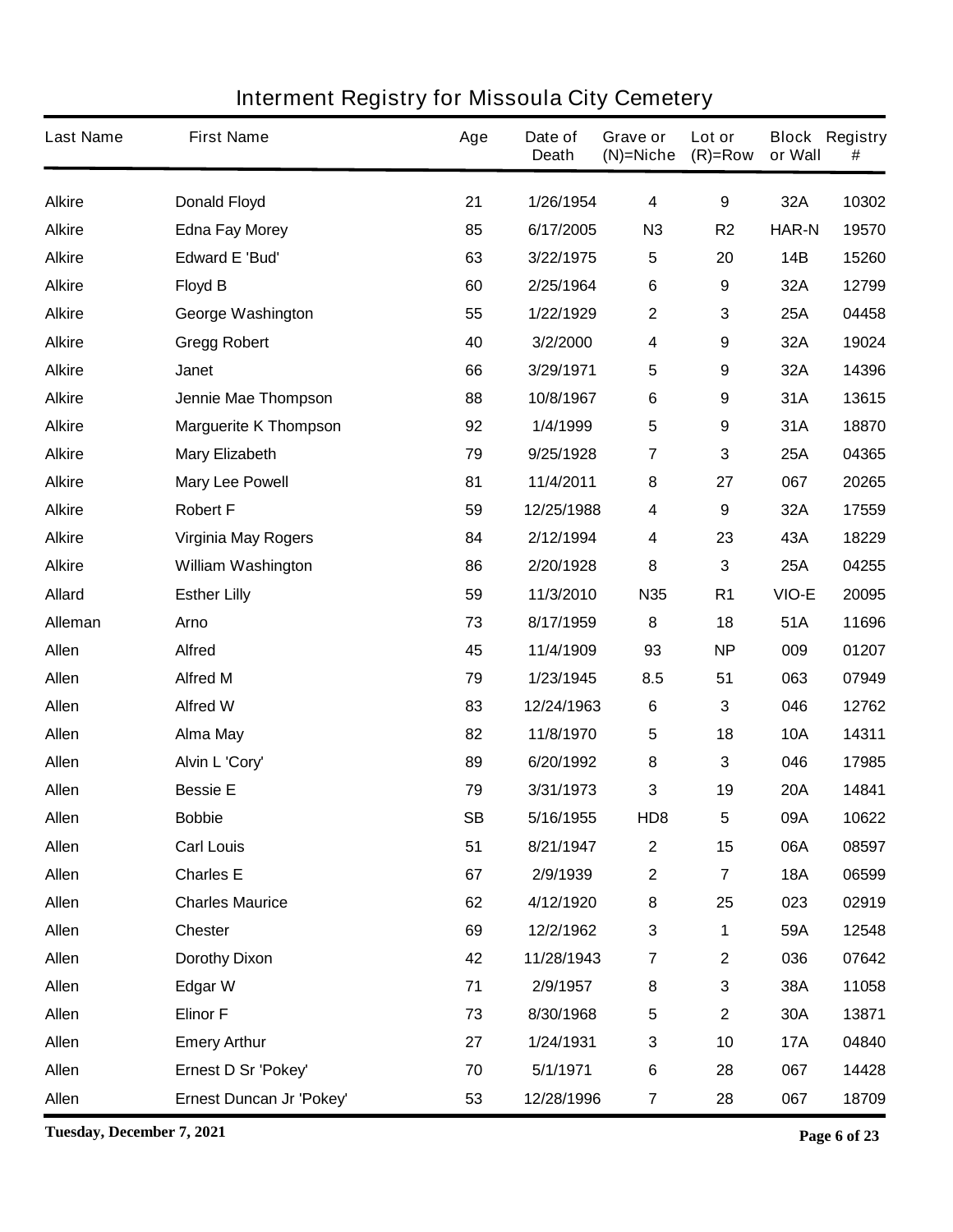| <b>Last Name</b> | <b>First Name</b>        | Age   | Date of<br><b>Death</b> | Grave or<br>$(N)$ =Niche | Lot or<br>$(R)=Row$     | or Wall    | <b>Block Registry</b><br># |
|------------------|--------------------------|-------|-------------------------|--------------------------|-------------------------|------------|----------------------------|
| Allen            | <b>Ernest Ulysses</b>    | 49    | 3/7/1951                | 8                        | $5\phantom{.0}$         | 09A        | 09517                      |
| Allen            | <b>Esta Mae</b>          | 83    | 10/17/1966              | 5                        | 3                       | 046        | 13459                      |
| <b>Allen</b>     | <b>Esther</b>            | 80    | 1/6/1999                | 6                        | 28                      | 067        | 18871                      |
| Allen            | Frieda A                 | 56    | 2/26/1947               | 7                        | 3                       | 38A        | 08486                      |
| <b>Allen</b>     | George F                 | 64    | 3/27/1968               | 6                        | $\mathbf 2$             | 30A        | 13726                      |
| Allen            | Gertrude M               | 72    | 5/25/1946               | $\overline{\mathbf{7}}$  | 25                      | 023        | 08296                      |
| <b>Allen</b>     | <b>Harry</b>             | 32    | 12/6/1907               | 64                       | <b>NP</b>               | 009        | 00803                      |
| <b>Allen</b>     | Hazel L                  | 21    | 10/7/1921               | 8                        | 15                      | 06A        | 03140                      |
| <b>Allen</b>     | <b>Horace A</b>          | 35    | 10/27/1918              | 1                        | 6                       | 056        | 02597                      |
| <b>Allen</b>     | Isabel                   | 66    | 12/29/1937              | 5                        | 11                      | 54A        | 06349                      |
| <b>Allen</b>     | <b>James Andrus</b>      | 66    | 1/23/1956               | 6.5                      | $\bf 6$                 | 004        | 10801                      |
| <b>Allen</b>     | James E                  | 74    | 8/1/1958                | $\bf 6$                  | 18                      | <b>10A</b> | 11447                      |
| <b>Allen</b>     | John C                   | 34    | 5/14/1902               | 1                        | 3                       | 024        | 00124                      |
| Allen            | <b>Joseph Hampton</b>    | 83    | 3/1/1978                | 8                        | 30                      | 14B        | 15811                      |
| <b>Allen</b>     | <b>Joseph Patrick</b>    | 78    | 10/4/1968               | 6                        | 1                       | <b>26A</b> | 13843                      |
| <b>Allen</b>     | Julia C                  | 87    | 8/30/2007               | 1                        | 17                      | 06B        | 19788                      |
| <b>Allen</b>     | <b>Kent Assa</b>         | 72    | 6/10/1980               | 5                        | 11                      | <b>10A</b> | 16179                      |
| Allen            | <b>Maude</b>             | 65    | 4/28/1970               | $\overline{\mathbf{7}}$  | 3                       | 046        | 14190                      |
| <b>Allen</b>     | <b>Rosemary Ann</b>      | 34    | 2/3/1987                | $\overline{\mathbf{7}}$  | 28                      | 21B        | 17249                      |
| Allen            | Silas D                  | 49    | 4/13/1921               | $\boldsymbol{2}$         | 22                      | 06A        | 03048                      |
| <b>Allen</b>     | Susan J                  | 92    | 3/2/1936                | 6                        | 14                      | 37A        | 05877                      |
| Allen            | <b>Thomas E</b>          | 67    | 5/10/1961               | 4                        | 19                      | <b>20A</b> | 12114                      |
| Allen            | <b>Vida Spaulding</b>    | 79    | 10/27/1980              | 6                        | 11                      | <b>10A</b> | 16249                      |
| <b>Allen</b>     | William A 'Bill'         | 81    | 9/29/1997               | $\boldsymbol{2}$         | 17                      | 06B        | 18686                      |
| Allen            | <b>William McPherson</b> | 85    | 10/29/1985              | $\overline{\mathbf{7}}$  | $\overline{\mathbf{2}}$ | 036        | 17040                      |
| <b>Alles</b>     | <b>Jacob</b>             | 69    | 10/11/1937              | $\bf 6$                  | 12                      | 44A        | 06286                      |
| <b>Alley</b>     | <b>Eleanor C</b>         | 2 mos | 6/10/1961               | $\mathbf 2$              | 11                      | 60A        | 12165                      |
| <b>Alley</b>     | <b>Mayme E</b>           | 64    | 11/23/1960              | 1                        | 11                      | 60A        | 12019                      |
| <b>Allie</b>     | Joseph G                 | 30    | 9/23/1910               | 109                      | <b>NP</b>               | 009        | 01358                      |
| <b>Allison</b>   | Albert                   |       |                         | 38                       | <b>NP</b>               | 011        | Map                        |
| Allison          | Asa C Sr                 | 96    | 11/7/1962               | 5                        | $\overline{\mathbf{4}}$ | 57A        | 12507                      |
| <b>Allison</b>   | <b>Bruce E</b>           | 80    | 5/14/1940               | $\bf 6$                  | 9                       | <b>28A</b> | 06850                      |
| Allison          | Jim                      | 25    | 9/21/1915               | $\overline{\mathbf{r}}$  | 80                      | 063        | 02108                      |

**Tuesday, December 7, 2021 Page 7 of 23**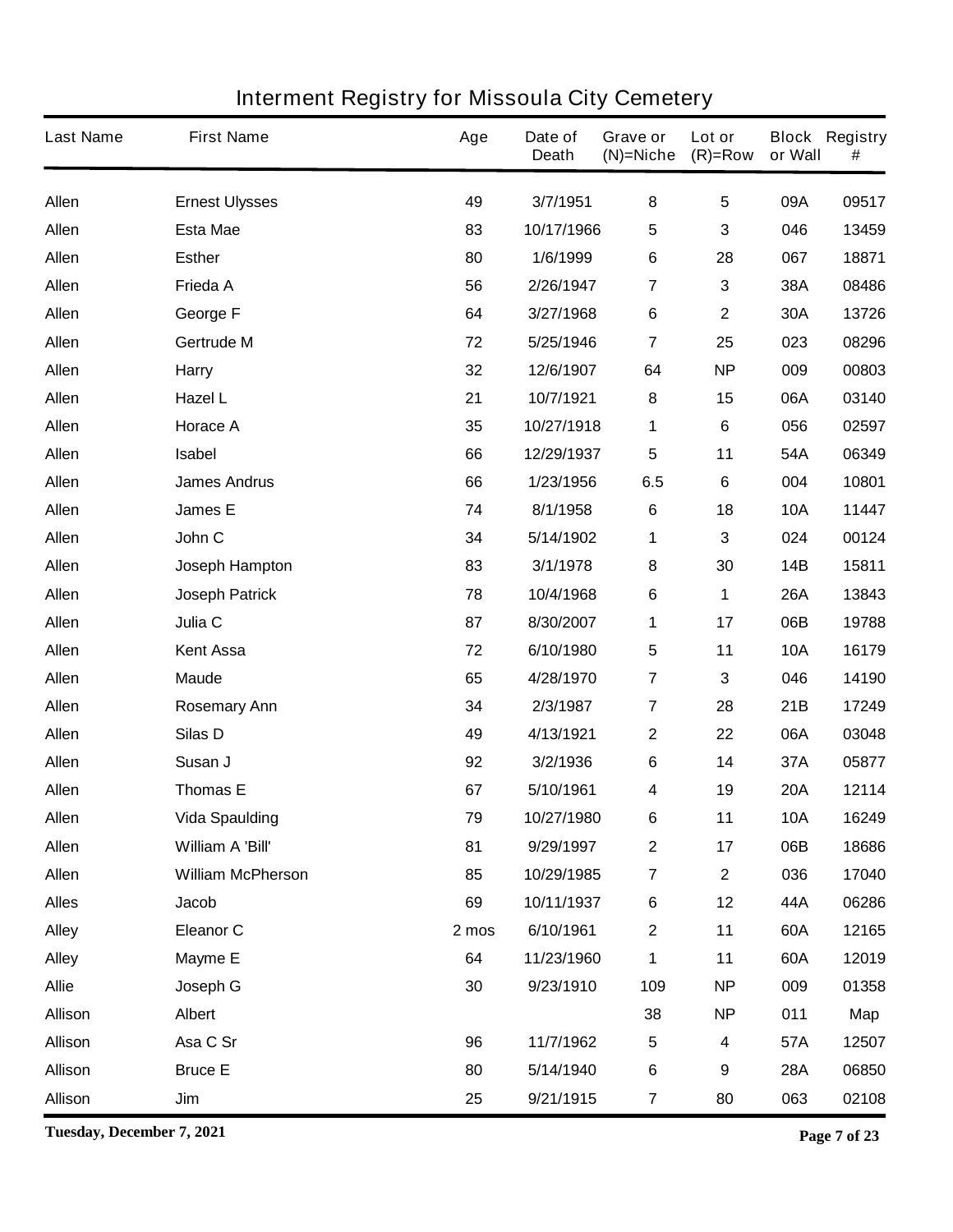| <b>Last Name</b> | <b>First Name</b>       | Age              | Date of<br><b>Death</b> | Grave or<br>$(N)$ =Niche | Lot or<br>$(R)=Row$     | or Wall    | <b>Block Registry</b><br># |
|------------------|-------------------------|------------------|-------------------------|--------------------------|-------------------------|------------|----------------------------|
| <b>Allison</b>   | Katie                   | 80               | 7/7/1944                | 5                        | 9                       | 28A        | 07808                      |
| <b>Allison</b>   | Lerlo Lorell            | $\boldsymbol{9}$ | 5/30/1925               | 4                        | 19                      | 36A        | 03778                      |
| <b>Allison</b>   | No name                 | <b>Unk</b>       |                         | 8.5                      | $\mathbf{3}$            | 63A        | Map                        |
| <b>Alloway</b>   | Doris J                 | 29               | 9/9/1962                | $\bf 6$                  | 10                      | 29A        | 12458                      |
| <b>Alloway</b>   | Lizzie                  | 62               | 12/3/1933               | 3                        | 9                       | 047        | 05385                      |
| <b>Alloway</b>   | <b>No Name</b>          | unk              | 5/22/1950               | 8                        | $\overline{\mathbf{7}}$ | 024        | 09319                      |
| <b>Alloway</b>   | Phil                    | 71               | 1/10/1939               | 4                        | 9                       | 047        | 06591                      |
| <b>Alsaker</b>   | <b>Harry G</b>          | 85               | 2/14/2008               | $\overline{\mathbf{7}}$  | $\overline{7}$          | <b>14A</b> | 19824                      |
| <b>Alsaker</b>   | <b>Wanda Louise</b>     | 96               | 2/17/2020               | $\overline{\mathbf{7}}$  | 7                       | <b>14A</b> | 19698                      |
| <b>Alsteens</b>  | John Joseph             | 54               | 1/17/1947               | 4                        | 3                       | 63A        | 08462                      |
| <b>Alsteens</b>  | Martha E Jacky          | 88               | 4/3/1986                | 3                        | 3                       | 63A        | 17107                      |
| <b>Alton</b>     | <b>Nesie Wolff</b>      | unk              | 10/1/1998               | $\mathbf 2$              | 5                       | <b>10A</b> | 18839                      |
| <b>Alton</b>     | <b>William Elliot</b>   | 85               | 10/24/1987              | $\mathbf 2$              | $5\phantom{.0}$         | <b>10A</b> | 17343                      |
| Altoon           | <b>Edward M</b>         | 55               | 5/12/1919               | 8                        | 96                      | 063        | 02774                      |
| <b>Amans</b>     | Louis                   | 61               | 2/3/1930                | $\mathbf 2$              | 21                      | 45A        | 04668                      |
| <b>Amans</b>     | <b>Maude Marie</b>      | 78               | 5/29/1950               | 8                        | 6                       | 53A        | 09323                      |
| Ambrose          | Lottie Johnston         | 91               | 2/11/1946               | 7                        | 4                       | 070        | 08222                      |
| Ambrose          | <b>Samuel M</b>         | 65               | 5/20/1914               | 8                        | 4                       | 070        | 01880                      |
| Amderson         | Clara S                 | <b>Unk</b>       |                         | 3                        | 9                       | 63A        | Map                        |
| Amelsberg        | <b>No Name</b>          | <b>SB</b>        | 10/2/1959               | 1                        | 53                      | 56A        | 11728                      |
| <b>Ames</b>      | <b>Mary Ellen</b>       | 91               | 6/4/1981                | 3                        | 20                      | <b>20A</b> | 16349                      |
| <b>Ames</b>      | Vella Jean              | 76               | 2/2/2008                | 6                        | 3                       | 06B        | 19820                      |
| <b>Ames</b>      | <b>Walter Ray</b>       | 79               | 2/26/1965               | 4                        | 20                      | <b>20A</b> | 13034                      |
| Amey             | <b>Ernest P</b>         | 66               | 1/1/1942                | $\mathbf 2$              | 37                      | 10.5       | 07221                      |
| <b>Ammons</b>    | <b>Richard</b>          | 40               | 9/15/2000               | 6                        | $\overline{7}$          | 01B        | 19072                      |
| <b>Amos</b>      | Lynn O                  | 42               | 9/20/1941               | 8                        | 17                      | 8.5        | 07159                      |
| <b>Amos</b>      | Ora B                   | 70               | 7/19/1942               | 6                        | 12                      | 8.5        | 07337                      |
| <b>Anattol</b>   | <b>Benjamin</b>         | 74               | 8/21/1971               | $\overline{\mathbf{4}}$  | 19                      | 49A        | 14506                      |
| Anattol          | <b>Stella G Bletsas</b> | 72               | 1/1/1990                | 3                        | 19                      | 49A        | 17629                      |
| <b>Anders</b>    | George A                | 68               | 5/27/1945               | $\boldsymbol{2}$         | $\overline{7}$          | 08A        | 08048                      |
| <b>Anders</b>    | <b>Gilbert R</b>        | 48               | 3/13/1974               | $\mathbf 2$              | 9                       | 19B        | 15061                      |
| Andersen         | <b>Christian R</b>      | 86               | 7/27/1996               | 8                        | 8                       | 33A        | 18536                      |
| Andersen         | <b>Martha Evans</b>     | 71               | 7/4/1983                | $\overline{\mathbf{r}}$  | 8                       | 33A        | 16684                      |

**Tuesday, December 7, 2021 Page 8 of 23**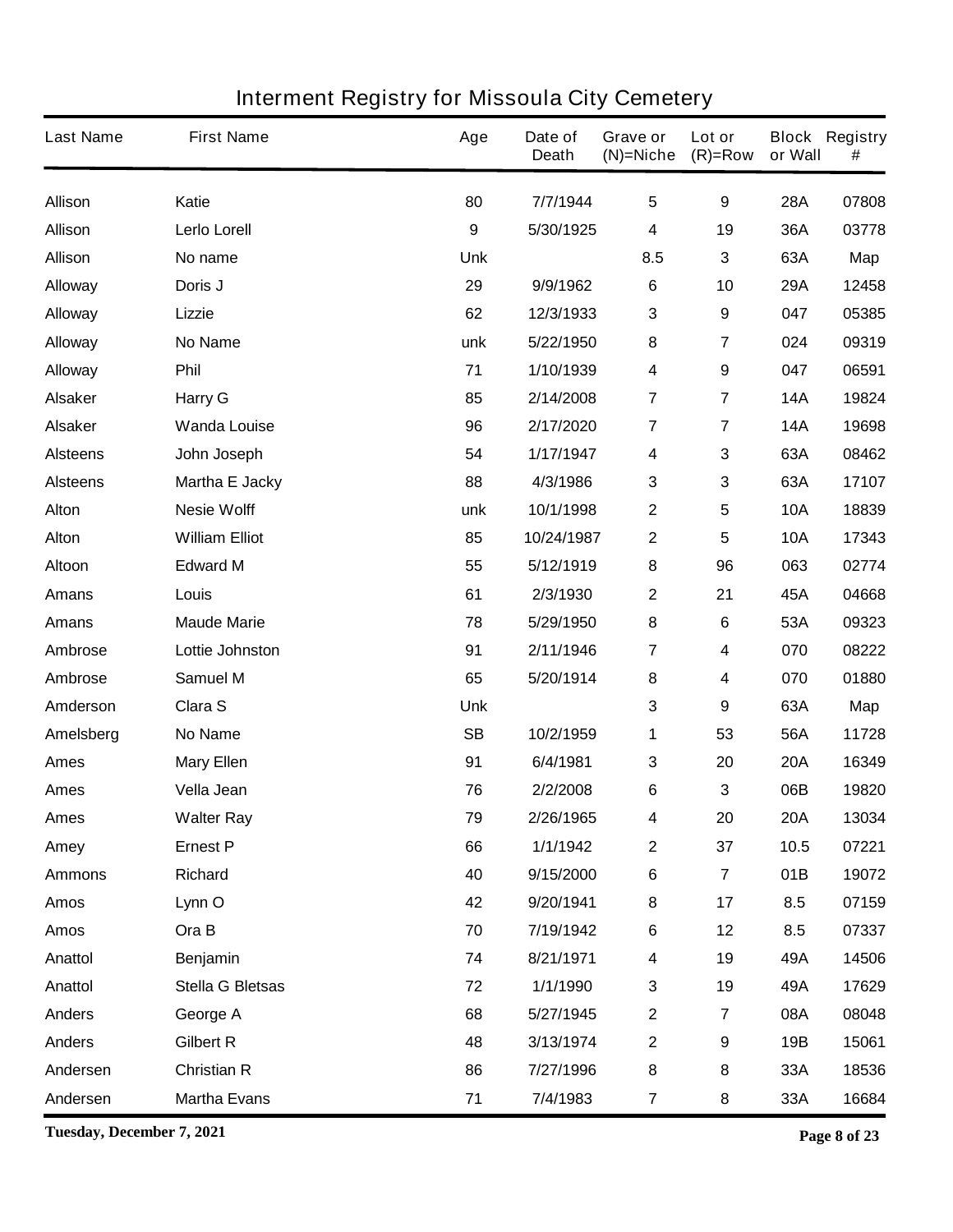| <b>Last Name</b> | <b>First Name</b>             | Age          | Date of<br><b>Death</b> | Grave or<br>$(N)$ =Niche | Lot or<br>$(R)=Row$ | or Wall    | <b>Block Registry</b><br># |
|------------------|-------------------------------|--------------|-------------------------|--------------------------|---------------------|------------|----------------------------|
| Andersen         | <b>Stanley Lee</b>            | 22           | 1/21/1969               | 8                        | 13                  | 40A        | 13911                      |
| Anderson         | A                             | 35           | 12/23/1909              | 5                        | 20                  | 063        | 01227                      |
| Anderson         | A Otto                        | 75           | 7/8/1958                | 1                        | 22                  | 57A        | 11442                      |
| Anderson         | Abner                         | 3 mos        | 12/3/1911               | 8                        | 10                  | 068        | 01518                      |
| Anderson         | <b>Agnes</b>                  | 68           | 9/26/1991               | 5                        | 16                  | 02B        | 17873                      |
| Anderson         | Aileen 'Aili' Elizabeth Lehti | 101          | 5/3/2011                | 5                        | 5                   | 24A        | 20179                      |
| Anderson         | Albert                        | 87           | 4/27/1943               | 2                        | 4                   | 54A        | 07515                      |
| Anderson         | <b>Albert</b>                 | 76           | 5/13/1960               | 1                        | 3                   | <b>10A</b> | 11890                      |
| Anderson         | <b>Albert L</b>               | 63           | 2/24/1992               | 7                        | 12                  | 028        | 17923                      |
| Anderson         | <b>Albert P</b>               | 88           | 5/11/1941               | 4                        | $\bf 6$             | 067        | 07086                      |
| Anderson         | <b>Albert T</b>               | 73           | 8/2/1950                | 2                        | 22                  | 63A        | 09372                      |
| Anderson         | <b>Alexander B</b>            | 46           | 2/18/1920               | 8                        | 8                   | 061        | 02892                      |
| Anderson         | <b>Alexander Stephen</b>      | 59           | 10/20/1928              | 5                        | 4                   | 021        | 04391                      |
| Anderson         | <b>Alfred</b>                 | $\mathbf{2}$ | 2/19/1908               | 1                        | 4                   | 021        | 00866                      |
| Anderson         | <b>Alice M Peterson</b>       | 51           | 6/10/1957               | $\overline{7}$           | 5                   | <b>19A</b> | 11150                      |
| Anderson         | <b>Allie Jeanette</b>         | 59           | 10/25/1967              | 7                        | ${\bf 8}$           | 49A        | 13623                      |
| Anderson         | Alma C                        | 87           | 7/7/1955                | $\overline{\mathbf{7}}$  | 4                   | 021        | 10650                      |
| Anderson         | <b>Alma Karine</b>            | 82           | 8/3/1990                | 1                        | 21                  | 49A        | 17720                      |
| Anderson         | Alma N                        | 56           | 12/13/1924              | 4                        | 20                  | 36A        | 03692                      |
| Anderson         | Amelia                        | 64           | 7/31/1947               | 1                        | 22                  | 63A        | 08576                      |
| Anderson         | <b>Andreas</b>                | 78           | 11/10/1919              | 8                        | 123                 | 063        | 02844                      |
| Anderson         | <b>Andrew M</b>               | 44           | 1/3/1905                | 7                        | $\mathbf 2$         | 039        | 00426                      |
| Anderson         | <b>Andrew Monson</b>          | 65           | 12/19/1919              | 5                        | 111                 | 063        | 02858                      |
| Anderson         | <b>Anfin Bertine</b>          | 84           | 10/11/1981              | 6                        | 15                  | 15B        | 16404                      |
| Anderson         | Anna                          | 76           | 10/1/1930               | 3                        | 6                   | 067        | 04793                      |
| Anderson         | Anna J                        | 89           | 4/19/1994               | 5                        | 15                  | 15B        | 18257                      |
| Anderson         | <b>Anton M</b>                | 83           | 11/8/1972               | 6                        | 9                   | <b>12A</b> | 14735                      |
| Anderson         | <b>Archie D</b>               | 68           | 10/20/1960              | 6                        | 12                  | 01A        | 11987                      |
| Anderson         | <b>Arikka</b>                 | 83           | 4/14/1971               | 3                        | 4                   | 42A        | 14394                      |
| Anderson         | <b>August Howard - AKA</b>    | 61           | 2/10/1988               | 5                        | 15                  | 21B        | 17381                      |
| Anderson         | Augusta Amelia                | 83           | 6/5/1959                | 1                        | 5                   | 52A        | 11642                      |
| Anderson         | <b>Axel Carl</b>              | 63           | 1/28/1930               | $\mathbf 2$              | 13                  | <b>14A</b> | 04667                      |
| Anderson         | Axel G                        | unk          | 5/25/1948               | 1                        | 1                   | 57A        | 08779                      |

**Tuesday, December 7, 2021 Page 9 of 23**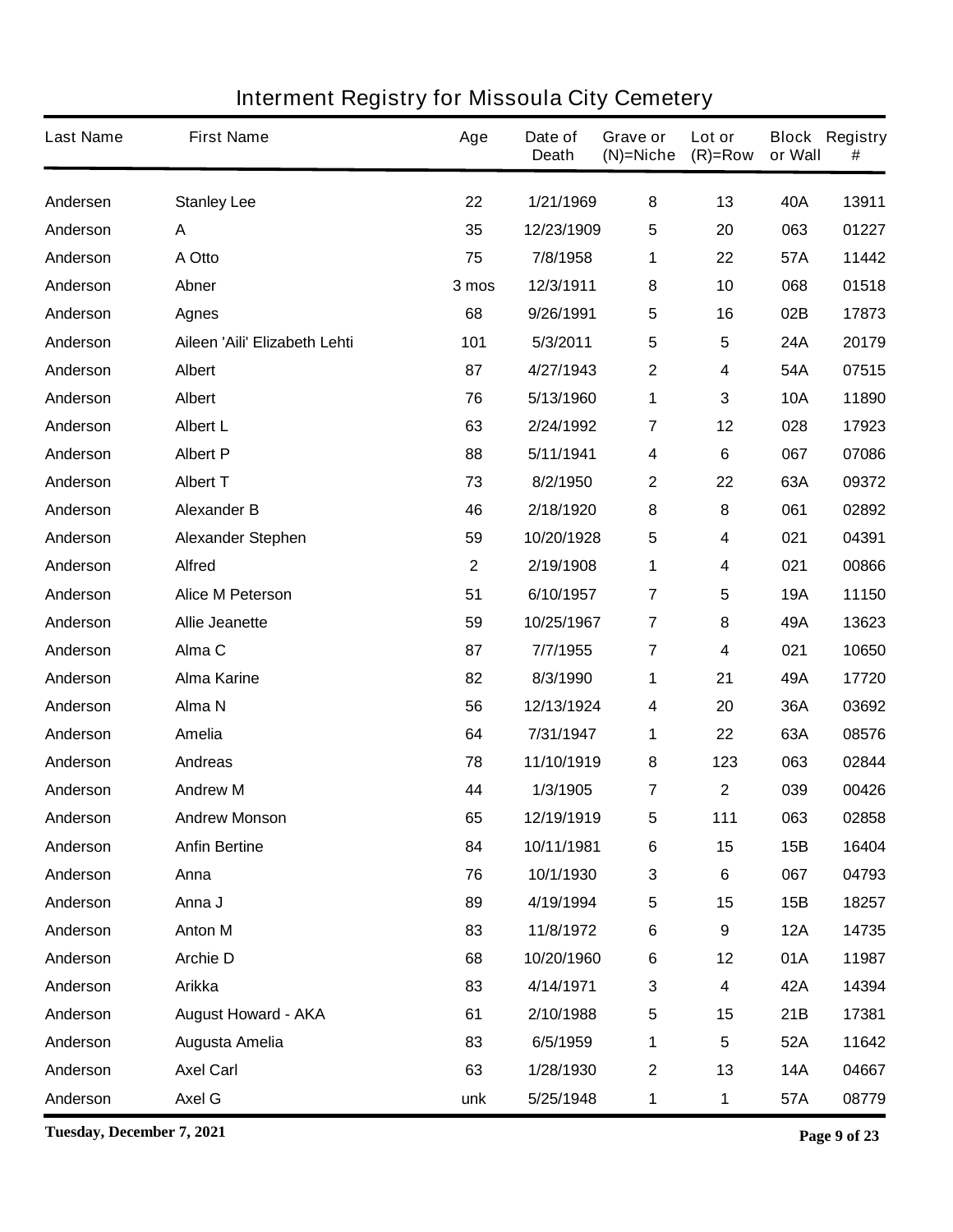| <b>Last Name</b> | <b>First Name</b>                      | Age | Date of<br><b>Death</b> | Grave or<br>$(N)$ =Niche | Lot or<br>$(R)=Row$ | or Wall      | <b>Block Registry</b><br># |
|------------------|----------------------------------------|-----|-------------------------|--------------------------|---------------------|--------------|----------------------------|
| Anderson         | <b>Axel L</b>                          | 75  | 1/13/1977               | $\overline{7}$           | 10                  | 22B          | 15619                      |
| Anderson         | <b>Barbara Holmen</b>                  | 95  | 3/10/1974               | $\overline{7}$           | 15                  | <b>17A</b>   | 15057                      |
| Anderson         | <b>Bertha Elizabeth Haller Burgess</b> | 86  | 6/7/2006                | $\overline{7}$           | $\mathbf 2$         | 51A          | 19678                      |
| Anderson         | <b>Bertha Marie</b>                    | 59  | 3/15/1912               | $\boldsymbol{2}$         | 9                   | 068          | 01562                      |
| Anderson         | <b>Bessie Isabell</b>                  | 85  | 3/10/1957               | 8                        | 5                   | 047          | 11083                      |
| Anderson         | <b>Burton D</b>                        | 99  | 6/10/2005               | N <sub>9</sub>           | R <sub>1</sub>      | <b>DEV-E</b> | 19572                      |
| Anderson         | Carl                                   | 70  | 12/10/1959              | 1                        | 3                   | 51A          | 11764                      |
| Anderson         | Carl A                                 | 53  | 4/25/1970               | 5                        | 8                   | 38A          | 14188                      |
| Anderson         | Carl E                                 | 46  | 6/21/1953               | 5                        | 15                  | 37A          | 10147                      |
| Anderson         | Carl S                                 | 49  | 7/10/1946               | $\mathbf 2$              | 4                   | <b>13A</b>   | 08331                      |
| Anderson         | <b>Carrie B</b>                        | 66  | 3/12/1943               | 8                        | 11                  | 058          | 07469                      |
| Anderson         | <b>Carrie Soderquist</b>               | 90  | 10/23/1980              | $\overline{7}$           | 9                   | 25A          | 16245                      |
| Anderson         | Celia N                                | 80  | 1/22/1931               | 1                        | 23                  | <b>15A</b>   | 04835                      |
| Anderson         | <b>Charles</b>                         | 35  | 5/5/1909                | $\mathbf{2}$             | 6                   | 054          | 01120                      |
| Anderson         | <b>Charles</b>                         | 50  | 4/18/1930               | 4                        | 10                  | 45A          | 04703                      |
| Anderson         | <b>Charles</b>                         | 83  | 11/21/1955              | $\mathbf 2$              | 5                   | 52A          | 10755                      |
| Anderson         | <b>Charles 'Bob'</b>                   | 64  | 5/23/1985               | 4                        | 44                  | 01D          | 16976                      |
| Anderson         | <b>Charles F</b>                       | 50  | 3/19/1928               | 4                        | $\mathbf 2$         | 36A          | 04269                      |
| Anderson         | <b>Charles L</b>                       | 63  | 5/6/1938                | 1                        | 10                  | 068          | 06427                      |
| Anderson         | <b>Charles M</b>                       | 94  | 8/14/1977               | 7                        | 26                  | 22B          | 15903                      |
| Anderson         | <b>Charles O</b>                       | 75  | 11/12/1941              | 4                        | 7                   | <b>15A</b>   | 07191                      |
| Anderson         | <b>Charles Ray</b>                     | 77  | 9/22/1970               | 4                        | 11                  | <b>20A</b>   | 14278                      |
| Anderson         | Charley                                | 85  | 7/29/1949               | 1                        | 24                  | 57A          | 09136                      |
| Anderson         | <b>Charley A</b>                       | 67  | 1/25/1937               | 8                        | $\mathbf{2}$        | 08A          | 06195                      |
| Anderson         | <b>Clara G LeBert Egan</b>             | 79  | 1/29/1968               | $\mathbf 2$              | 26                  | 22B          | 13707                      |
| Anderson         | <b>Clarence F Chell</b>                | 10  | 5/9/1917                | $\mathbf{3}$             | 86.5                | 063          | 02359                      |
| Anderson         | <b>Clifford</b>                        | 46  | 9/3/1949                | $\overline{\mathbf{7}}$  | 8                   | 061          | 09106                      |
| Anderson         | Colleen                                | 66  | 11/15/2020              | 5                        | 14                  | 21B          | 20085                      |
| Anderson         | <b>Daniel Joe</b>                      | 8   | 8/19/1968               | 1                        | 13                  | 013          | 13832                      |
| Anderson         | <b>David</b>                           | 45  | 4/17/1909               | $\overline{\mathbf{7}}$  | 4                   | 063          | 01113                      |
| Anderson         | Dianna Lyn                             | 33  | 10/23/1993              | $\bf 6$                  | 3                   | <b>10A</b>   | 18183                      |
| Anderson         | <b>Donald Gene</b>                     | 16  | 3/30/1945               | $\mathbf 2$              | 8                   | 33A          | 08006                      |
| Anderson         | <b>Dora Moeller</b>                    | 30  | 1/7/1919                | 1                        | 6                   | 062          | 02699                      |

**Tuesday, December 7, 2021 Page 10 of 23**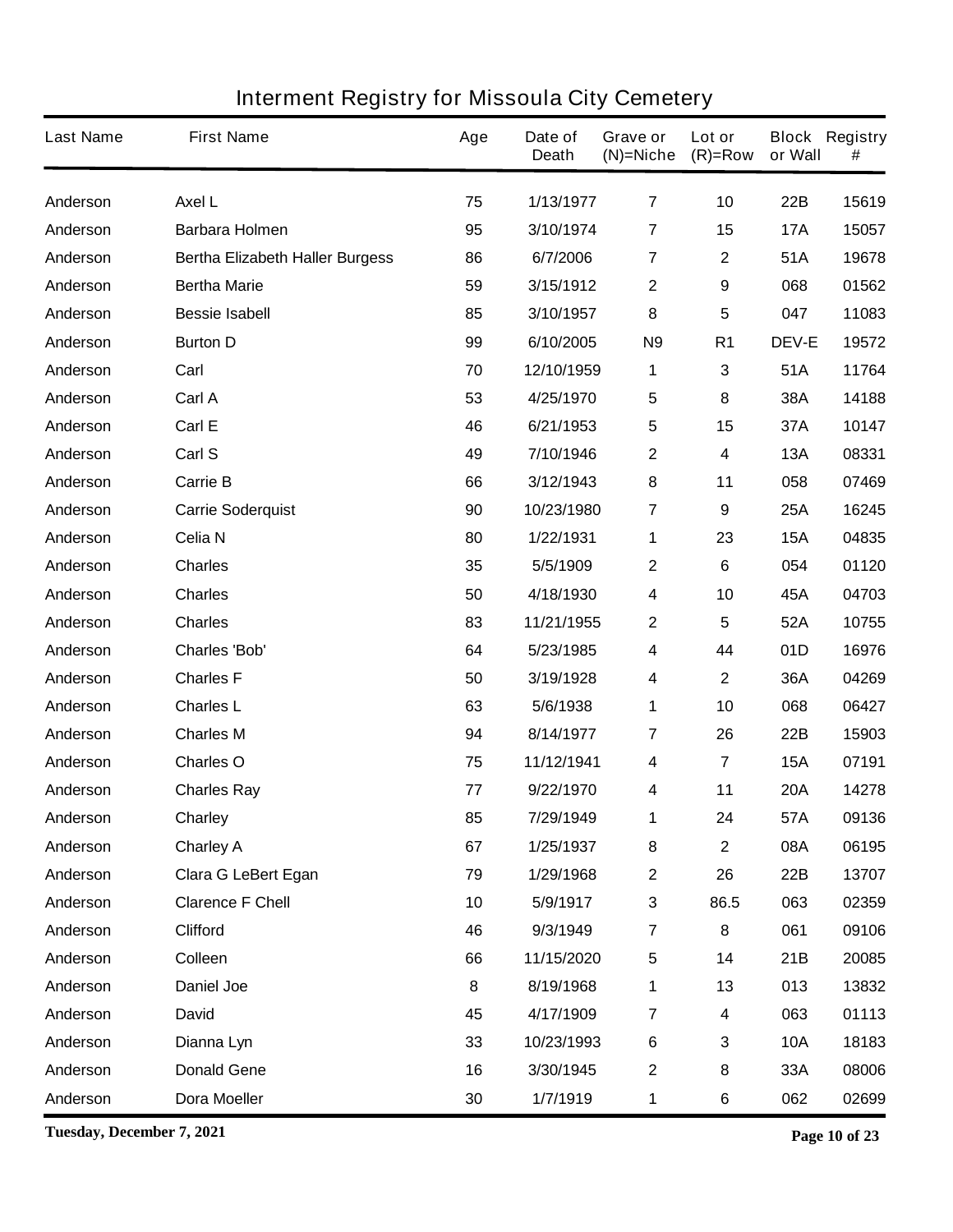| <b>Last Name</b> | <b>First Name</b>           | Age            | Date of<br><b>Death</b> | Grave or<br>$(N)$ =Niche | Lot or<br>$(R)=Row$ | or Wall      | <b>Block Registry</b><br># |
|------------------|-----------------------------|----------------|-------------------------|--------------------------|---------------------|--------------|----------------------------|
| Anderson         | <b>Dora Rued</b>            | 92             | 7/31/2006               | 6                        | 21                  | <b>18B</b>   | 19679                      |
| Anderson         | E                           | 3 mos          | 12/21/1906              | 6                        | 3                   | 054          | 00653                      |
| Anderson         | Edwin                       | 34             | 1/29/1939               | $\mathbf{2}$             | 4                   | 021          | 06584                      |
| Anderson         | <b>Eileen Duncan</b>        | 87             | 12/3/1985               | N <sub>8</sub>           | R <sub>1</sub>      | <b>DEV-E</b> | 17065                      |
| Anderson         | <b>Elihu Andrew Hugh</b>    | 80             | 10/18/1949              | 8                        | 18                  | 43A          | 09135                      |
| Anderson         | Elizabeth 'Betty' Lou       | unk            | 6/9/1990                | 1                        | 16                  | <b>26A</b>   | 17703                      |
| Anderson         | <b>Elizabeth E Scherger</b> | 96             | 7/9/2004                | 4                        | 22                  | 15B          | 19495                      |
| Anderson         | <b>Elizabeth H</b>          | 85             | 7/21/1951               | 5                        | 18                  | 13A          | 09631                      |
| Anderson         | <b>Ella M England</b>       | 56             | 5/2/1930                | $\mathbf 2$              | 10                  | 068          | 04712                      |
| Anderson         | <b>Ellen Marie</b>          | 11             | 3/17/1907               | 4                        | 8                   | 022          | 00691                      |
| Anderson         | <b>Ellis Martin</b>         | $\mathbf{2}$   | 8/7/1909                | 3                        | 8                   | 006          | 01168                      |
| Anderson         | <b>Elmer</b>                | 81             | 2/28/1977               | 6                        | 11                  | <b>22A</b>   | 15639                      |
| Anderson         | <b>Emaline Marie</b>        | 19             | 10/6/1936               | 8                        | $\pmb{0}$           | 37A          | 06104                      |
| Anderson         | <b>Emanuel John</b>         | $\overline{7}$ | 1/18/1968               | 8                        | 12                  | 013          | 13684                      |
| Anderson         | Emil                        | 19             | 10/23/1908              | 8                        | 11                  | 063          | 01014                      |
| Anderson         | <b>Emil</b>                 | 76             | 7/23/1957               | 3                        | 23                  | 57A          | 11182                      |
| Anderson         | Emma                        | 30             | 2/3/1908                | 4                        | 4                   | 021          | 00853                      |
| Anderson         | Emma                        | 82             | 8/27/1951               | $\overline{7}$           | 6                   | 067          | 09657                      |
| Anderson         | Emma Berghitta              | 69             | 10/23/1953              | 5                        | 9                   | <b>12A</b>   | 10231                      |
| Anderson         | <b>Erick</b>                | 44             | 4/21/1924               | 8                        | 6                   | <b>15A</b>   | 03592                      |
| Anderson         | <b>Ernest</b>               | 70             | 3/5/1984                | $\overline{\mathbf{r}}$  | 16                  | 02B          | 16796                      |
| Anderson         | <b>Ernest Mitchell</b>      | 45             | 9/17/1991               | 8                        | 16                  | 02B          | 17869                      |
| Anderson         | <b>Esbrid Alice</b>         | 11             | 2/12/1915               | 4                        | 69                  | 063          | 02003                      |
| Anderson         | <b>Esther</b>               | 1              | 10/13/1902              | $\mathbf 2$              | 8                   | 044          | 00169                      |
| Anderson         | <b>Ethel Mae Beavers</b>    | 93             | 3/7/1987                | 1                        | 4                   | 22A          | 17258                      |
| Anderson         | Floyd W 'Andy'              | 44             | 11/17/1954              | $\mathbf 2$              | 11                  | 058          | 10483                      |
| Anderson         | <b>Frances</b>              | 87             | 4/30/1976               | $\overline{\mathbf{7}}$  | 14                  | 25A          | 15495                      |
| Anderson         | <b>Frank</b>                | 69             | 12/28/1929              | 8                        | 10                  | 45A          | 04639                      |
| Anderson         | Frank J                     | 89             | 9/3/1956                | 6                        | 8                   | 022          | 10968                      |
| Anderson         | <b>Frank M</b>              | 77             | 2/10/1950               | $\mathbf 2$              | 6                   | <b>18A</b>   | 09230                      |
| Anderson         | <b>Frank W</b>              | 86             | 7/1/1987                | 4                        | 3                   | 012          | 17305                      |
| Anderson         | Fred                        | 19             | 3/29/1908               | 4                        | 4                   | 063          | 00907                      |
| Anderson         | Fred                        | 47             | 2/20/1912               | 8                        | 4                   | 021          | 01550                      |

**Tuesday, December 7, 2021 Page 11 of 23**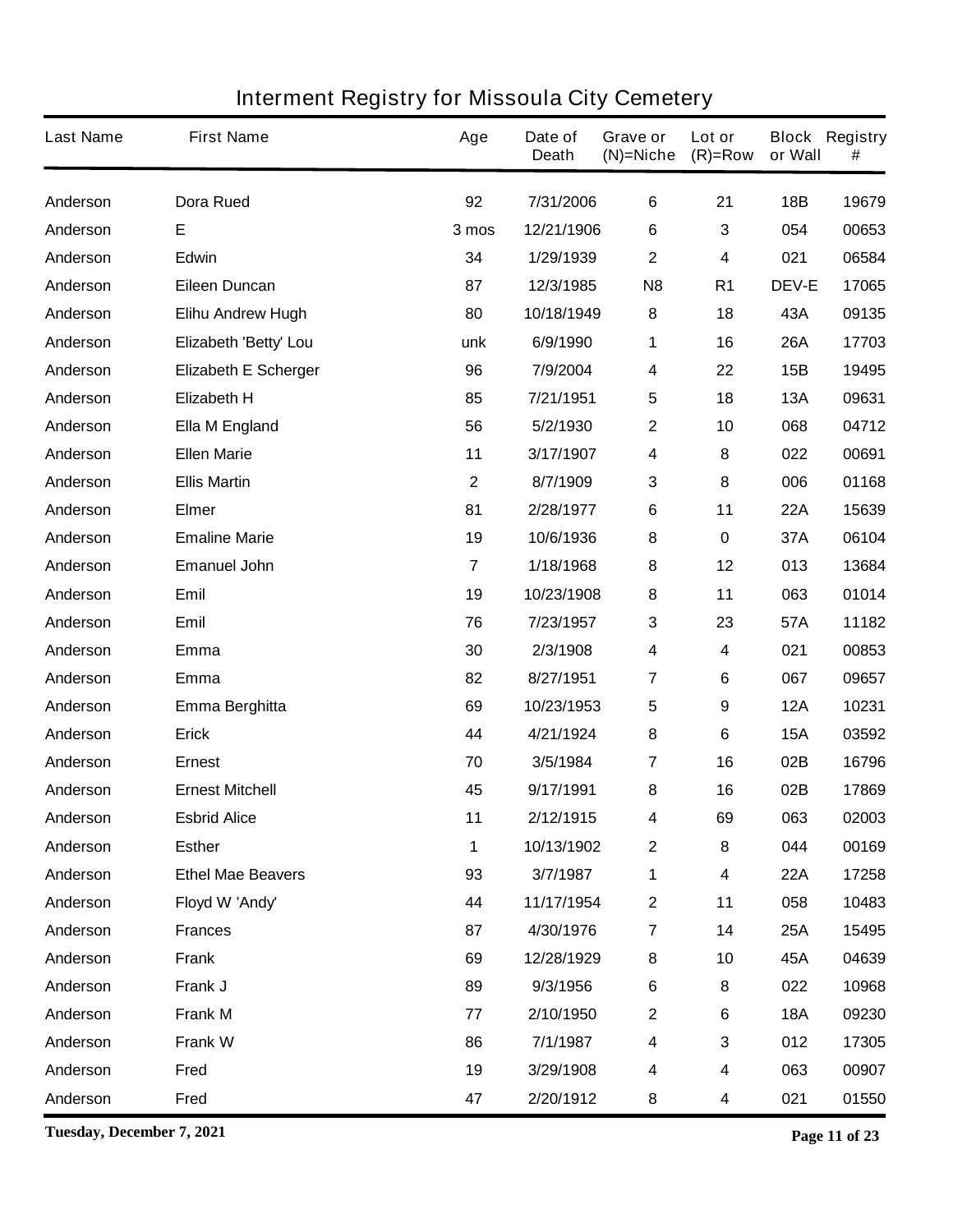| <b>Last Name</b> | <b>First Name</b>            | Age          | Date of<br><b>Death</b> | Grave or<br>$(N)$ =Niche | Lot or<br>$(R)=Row$ | or Wall      | <b>Block Registry</b><br># |
|------------------|------------------------------|--------------|-------------------------|--------------------------|---------------------|--------------|----------------------------|
| Anderson         | Fred                         | 64           | 5/4/1928                | $\mathbf 2$              | 30                  | 46A          | 04300                      |
| Anderson         | <b>G</b> Walter              | 57           | 12/11/1937              | 5                        | 6                   | 067          | 06334                      |
| Anderson         | Gertie                       | 29           | 2/9/1909                | 6                        | 13                  | 063          | 01073                      |
| Anderson         | <b>Gordon B</b>              | $\mathbf{2}$ | 3/10/1906               | 6                        | 3                   | 054          | 00551                      |
| Anderson         | Grant                        | 49           | 4/29/1932               | 1                        | 30                  | 45A          | 05075                      |
| Anderson         | Gudrun                       | 91           | 2/3/1981                | 1                        | 20                  | <b>18A</b>   | 16299                      |
| Anderson         | <b>Gudrun H</b>              | 5            | 3/14/1904               | 3                        | 8                   | 033          | 00334                      |
| Anderson         | <b>Gus Russell</b>           | 40           | 12/4/1914               | $\overline{\mathbf{7}}$  | 70                  | 063          | 01974                      |
| Anderson         | Gust                         | 84           | 9/30/1949               | 8                        | 13                  | 57A          | 09122                      |
| Anderson         | <b>Gustav Adolph</b>         | 60           | 3/21/1944               | 1                        | 25                  | 010          | 07731                      |
| Anderson         | <b>Gustav R</b>              | 63           | 2/25/1957               | 8                        | 5                   | 039          | 11114                      |
| Anderson         | Hannah                       | 41           | 1/1/1913                | 3                        | 3                   | 069          | 01674                      |
| Anderson         | Hannah                       | 82           | 8/10/1951               | 3                        | 15                  | 26A          | 09644                      |
| Anderson         | Hannah Graham                | 82           | 5/2/1947                | 1                        | 14                  | 25A          | 08527                      |
| Anderson         | <b>Hans</b>                  | 93           | 6/20/1976               | 4                        | 4                   | 42A          | 15522                      |
| Anderson         | Harold                       | $\mathbf{2}$ | 3/6/1908                | 4                        | 8                   | 033          | 00878                      |
| Anderson         | <b>Harold</b>                | 46           | 6/9/1928                | 1                        | 9                   | 25A          | 04316                      |
| Anderson         | <b>Harold Merril</b>         | 4            | 12/30/1927              | 6                        | 3                   | 36A          | 04232                      |
| Anderson         | <b>Hattie Elizabeth</b>      | 89           | 9/23/1985               | 3                        | 11                  | <b>20A</b>   | 17022                      |
| Anderson         | <b>Hazel Carolyn Shearer</b> | 93           | 9/19/2008               | <b>N1</b>                | R <sub>1</sub>      | <b>TRA-S</b> | 19878                      |
| Anderson         | Helen J Inman                | 74           | 4/4/1995                | 7                        | 18                  | 10B          | 18353                      |
| Anderson         | <b>Helen V Schmuck</b>       | 56           | 5/9/1944                | 1                        | 6                   | <b>18A</b>   | 07768                      |
| Anderson         | Helgo                        | 66           | 11/7/1925               | 1                        | 11                  | 36A          | 03846                      |
| Anderson         | <b>Henrick</b>               | 79           | 1/21/1898               | $\overline{7}$           | 1                   | 015          | Ledger                     |
| Anderson         | <b>Henry James</b>           | 56           | 9/12/1957               | $\overline{\mathbf{4}}$  | 4                   | <b>22A</b>   | 11204                      |
| Anderson         | <b>Henry V</b>               | 87           | 11/7/1997               | <b>N1</b>                | R <sub>1</sub>      | TRA-S        | 18703                      |
| Anderson         | <b>Herbert Louis</b>         | 87           | 7/13/2007               | 5                        | $6\phantom{a}$      | 34A          | 19784                      |
| Anderson         | Homer E                      | 88           | 5/29/1993               | 6                        | 3                   | 01A          | 18111                      |
| Anderson         | Ida                          | 86           | 8/12/1942               | $\mathbf 2$              | $\bf 6$             | <b>15A</b>   | 07350                      |
| Anderson         | <b>Irene Mary</b>            | 39           | 1/20/1939               | 6                        | 15                  | <b>18A</b>   | 06579                      |
| Anderson         | Ivan Jr                      | 20           | 1/3/1932                | $\bf 6$                  | 4                   | 054          | 05002                      |
| Anderson         | <b>Ivan Leroy</b>            | 77           | 8/4/2015                | $\bf 8$                  | 21                  | 15B          | 20577                      |
| Anderson         | J Guy lan                    | 19           | 10/30/1918              | 6                        | 11                  | 065          | 02599                      |

**Tuesday, December 7, 2021 Page 12 of 23**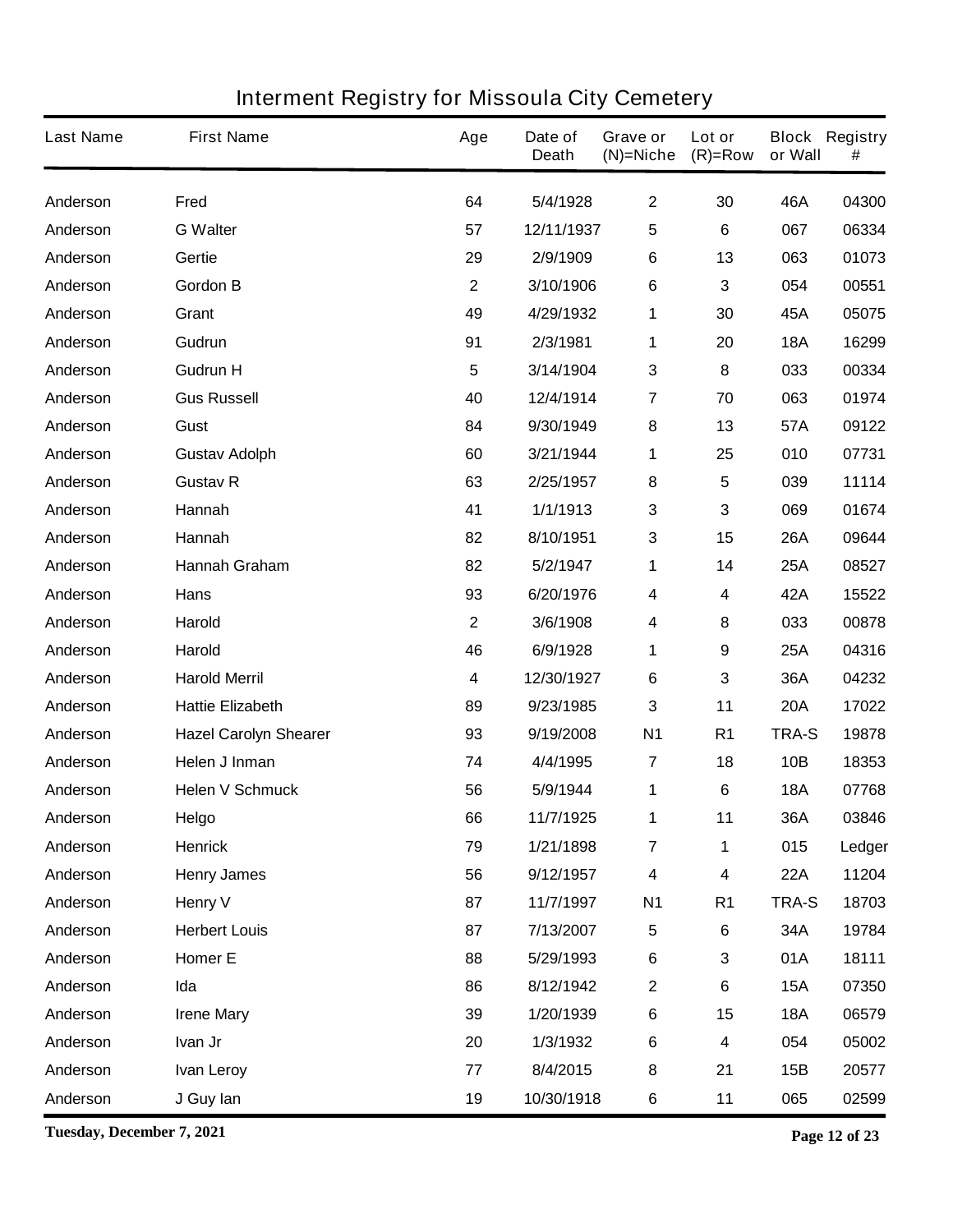| <b>Last Name</b> | <b>First Name</b>      | Age        | Date of<br><b>Death</b> | Grave or<br>$(N)$ =Niche | Lot or<br>$(R)=Row$     | or Wall    | <b>Block Registry</b><br># |
|------------------|------------------------|------------|-------------------------|--------------------------|-------------------------|------------|----------------------------|
| Anderson         | Jack R                 | 20         | 8/24/1978               | 1                        | 27                      | 02B        | 15880                      |
| Anderson         | Jacob 'Jack'           | 51         | 11/6/1933               | $\overline{\mathbf{7}}$  | 9                       | 37A        | 05364                      |
| Anderson         | James C                | 74         | 5/22/1925               | 4                        | 13                      | 069        | 03775                      |
| Anderson         | James E                | 4 mos      | 1/5/1912                | 8                        | 10                      | 068        | 01531                      |
| Anderson         | Jennie                 | 3 days     | 3/28/1921               | 6                        | 35                      | 55A        | 03039                      |
| Anderson         | Jennie                 | 70         | 1/10/1963               | 6                        | 20                      | 38A        | 12539                      |
| Anderson         | <b>Jewell Patricia</b> | 98         | 6/23/2016               | 5                        | 5                       | 53A        | 20594                      |
| Anderson         | Joel                   | unk        |                         | 1                        | 8                       | 044        | Ledger                     |
| Anderson         | John                   | 68         | 6/4/1924                | $\overline{7}$           | 13                      | 065        | 03617                      |
| Anderson         | John                   | 76         | 2/13/1938               | 6                        | 18                      | 13A        | 06380                      |
| Anderson         | John                   | unk        | 12/1/1890               | 1                        | 3                       | 017        | Ledger                     |
| Anderson         | John D                 | 71         | 7/28/1976               | 8                        | 24                      | 18B        | 15539                      |
| Anderson         | <b>John Fredrick</b>   | 28         | 10/2/1910               | 5                        | 13                      | 069        | 01356                      |
| Anderson         | John G                 | 59         | 1/30/1921               | $\overline{\mathbf{7}}$  | 11                      | 058        | 03012                      |
| Anderson         | John J                 | 81         | 5/7/1967                | $\boldsymbol{2}$         | 4                       | <b>22A</b> | 13604                      |
| Anderson         | John M 'Andy'          | 79         | 4/2/1973                | 8                        | 7                       | <b>17A</b> | 14930                      |
| Anderson         | John P                 | 74         | 10/8/1959               | $\mathbf 2$              | 10                      | 57A        | 11741                      |
| Anderson         | John S                 | 73         | 12/13/1979              | 6                        | 28                      | 18B        | 16096                      |
| Anderson         | John W                 | 73         | 3/27/1926               | $\mathbf 2$              | 23                      | <b>15A</b> | 03921                      |
| Anderson         | Joseph                 | 69         | 6/6/1914                | $\mathbf 2$              | 64                      | 063        | 01890                      |
| Anderson         | <b>Judith E Pope</b>   | 95         | 12/24/2016              | $\overline{7}$           | 12                      | 058        | 20740                      |
| Anderson         | Karl                   | 67         | 1/8/1946                | 1                        | 5                       | 54A        | 08196                      |
| Anderson         | Katherine V            | 42         | 11/10/1935              | 1                        | $\overline{\mathbf{r}}$ | <b>14A</b> | 05793                      |
| Anderson         | Keith                  | 13 min     | 5/7/1950                | $\overline{7}$           | 13                      | 56A        | 09307                      |
| Anderson         | <b>Kevin Leroy</b>     | 45         | 9/24/2015               | 8                        | 21                      | 15B        | 20578                      |
| Anderson         | Knute                  | 66         | 7/20/1931               | 8                        | 15                      | <b>17A</b> | 04926                      |
| Anderson         | <b>Kristana</b>        | 85         | 1/12/1938               | 3                        | 19                      | <b>26A</b> | 06360                      |
| Anderson         | LW                     | <b>Unk</b> |                         | 4                        | 18                      | 63A        | Map                        |
| Anderson         | Larry Wayne            | 53         | 9/30/1994               | 6                        | 6                       | 02B        | 18306                      |
| Anderson         | <b>Lester Julius</b>   | 8          | 5/5/1917                | 6                        | 75                      | 063        | 02355                      |
| Anderson         | Libbie Emma LaFrey     | 86         | 12/14/1980              | 3                        | 21                      | 15B        | 16269                      |
| Anderson         | Linda                  | 47         | 2/3/1956                | $\mathbf 3$              | 10                      | 38A        | 10817                      |
| Anderson         | Lois Jeanne            | 18         | 4/10/1943               | $\mathbf 2$              | 5                       | 07A        | 07494                      |

**Tuesday, December 7, 2021 Page 13 of 23**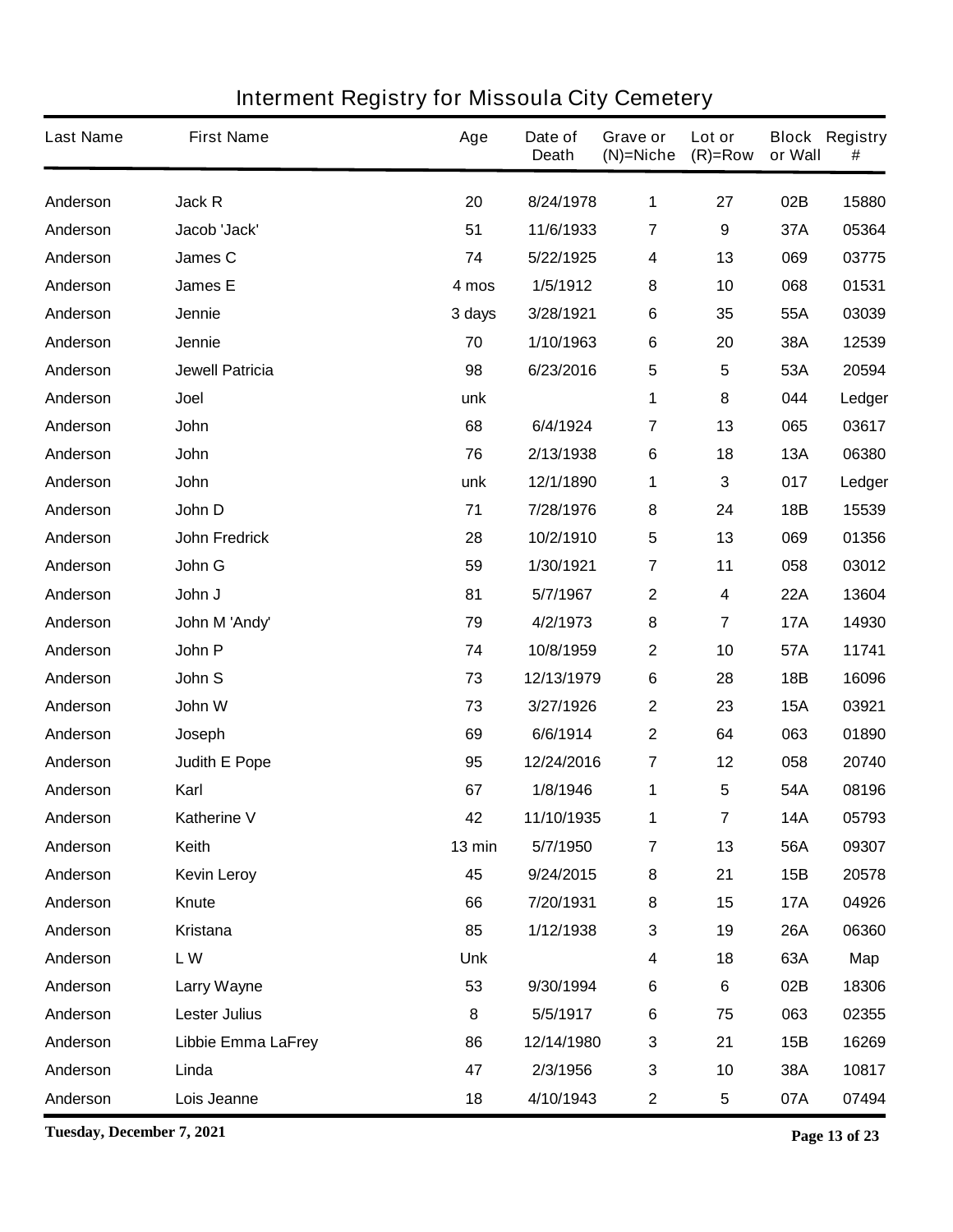| <b>Last Name</b> | <b>First Name</b>           | Age       | Date of<br><b>Death</b> | Grave or<br>$(N)$ =Niche | Lot or<br>$(R)=Row$     | or Wall      | <b>Block Registry</b><br># |
|------------------|-----------------------------|-----------|-------------------------|--------------------------|-------------------------|--------------|----------------------------|
| Anderson         | Lola                        | 17        | 9/14/1937               | 1                        | $5\phantom{1}$          | <b>13A</b>   | 06266                      |
| Anderson         | Lora Brown                  | 83        | 6/2/1981                | 5                        | 12                      | 01A          | 16530                      |
| Anderson         | Lorita M Foley              | 74        | 7/18/2014               | <b>N30</b>               | R <sub>2</sub>          | <b>ROS-W</b> | 20432                      |
| Anderson         | <b>Lorraine M</b>           | 88        | 8/10/2021               | $\mathbf{2}$             | 4                       | 10B          | 20528                      |
| Anderson         | <b>Louisa Eddy</b>          | 84        | 2/19/1982               | $\overline{\mathbf{r}}$  | $\overline{\mathbf{7}}$ | <b>17A</b>   | 16458                      |
| Anderson         | Mae Ida                     | 39        | 3/9/1949                | $\boldsymbol{4}$         | 15                      | 37A          | 08977                      |
| Anderson         | <b>Magnus 'Mike'</b>        | 76        | 12/12/1944              | 5                        | 47                      | 063          | 07920                      |
| Anderson         | <b>Marcie C Anderson</b>    | 79        | 12/25/1976              | 3                        | 25                      | 15B          | 15613                      |
| Anderson         | <b>Margaret Ruth</b>        | 93        | 3/16/1999               | 6                        | 3                       | 01A          | 18883                      |
| Anderson         | <b>Marguerite Valentine</b> | 93        | 7/28/2007               | 4                        | 3                       | 012          | 19782                      |
| Anderson         | <b>Marie</b>                | 3 days    | 3/25/1924               | $\mathbf 2$              | 34                      | 56A          | 03577                      |
| Anderson         | <b>Marjorie E</b>           | 85        | 2/13/1981               | 5                        | 6                       | 34A          | 16303                      |
| Anderson         | <b>Martha Grace</b>         | 80        | 4/24/1927               | 5                        | 24                      | 022          | 04129                      |
| Anderson         | <b>Martin</b>               | 65        | 11/6/1930               | 8                        | 14                      | 47A          | 04807                      |
| Anderson         | <b>Martin F</b>             | 82        | 5/3/1945                | $\overline{7}$           | 37                      | 56A          | 08034                      |
| Anderson         | <b>Mary</b>                 | 88        | 4/2/1952                | $\sqrt{5}$               | 3                       | 07A          | 09811                      |
| Anderson         | Mary C                      | 82        | 5/4/1946                | 3                        | 13                      | 069          | 08284                      |
| Anderson         | <b>Matt</b>                 | 63        | 4/7/1930                | 8                        | $\boldsymbol{9}$        | 45A          | 04697                      |
| Anderson         | Max H                       | 79        | 3/26/1977               | 4                        | 22                      | 15B          | 15649                      |
| Anderson         | <b>Maymie Selby</b>         | 88        | 12/26/1970              | 5                        | 12                      | 52A          | 14312                      |
| Anderson         | <b>Melford B</b>            | 69        | 11/7/1980               | $\overline{\mathbf{r}}$  | 27                      | 08A          | 16254                      |
| Anderson         | <b>Michael D</b>            | 40        | 8/26/1991               | 5                        | 14                      | 21B          | 17878                      |
| Anderson         | Mina                        | 80        | 6/21/1946               | 4                        | 16                      | 46A          | 08313                      |
| Anderson         | <b>Monte Christopher</b>    | 18        | 6/16/1990               | N <sub>6</sub>           | R <sub>1</sub>          | <b>DEV-E</b> | 17704                      |
| Anderson         | <b>Natt</b>                 | 53        | 9/14/1904               | 5                        | $\boldsymbol{2}$        | 007          | 00394                      |
| Anderson         | <b>Nels</b>                 | 47        | 5/5/1905                | 8                        | $\boldsymbol{2}$        | 039          | 00456                      |
| Anderson         | <b>Nels</b>                 | 45        | 12/21/1907              | 5                        | 14                      | 007          | 00816                      |
| Anderson         | <b>Nels</b>                 | 70        | 3/5/1941                | 6                        | 36                      | 8.5          | 07041                      |
| Anderson         | <b>Nels Martin</b>          | 72        | 1/24/1953               | 5                        | $\boldsymbol{2}$        | 58A          | 10043                      |
| Anderson         | <b>Nelson</b>               | 56        | 5/2/1913                | 8                        | 55                      | 063          | 01732                      |
| Anderson         | <b>Nettie I</b>             | 91        | 9/25/1965               | $\overline{\mathbf{r}}$  | 18                      | 43A          | 13157                      |
| Anderson         | No Name                     | <b>SB</b> | 4/17/1901               | $\overline{\mathbf{r}}$  | 14                      | 003          | 00012                      |
| Anderson         | No Name                     | 3         | 10/31/1902              | $\overline{7}$           | 8                       | 027          | 00180                      |

**Tuesday, December 7, 2021 Page 14 of 23**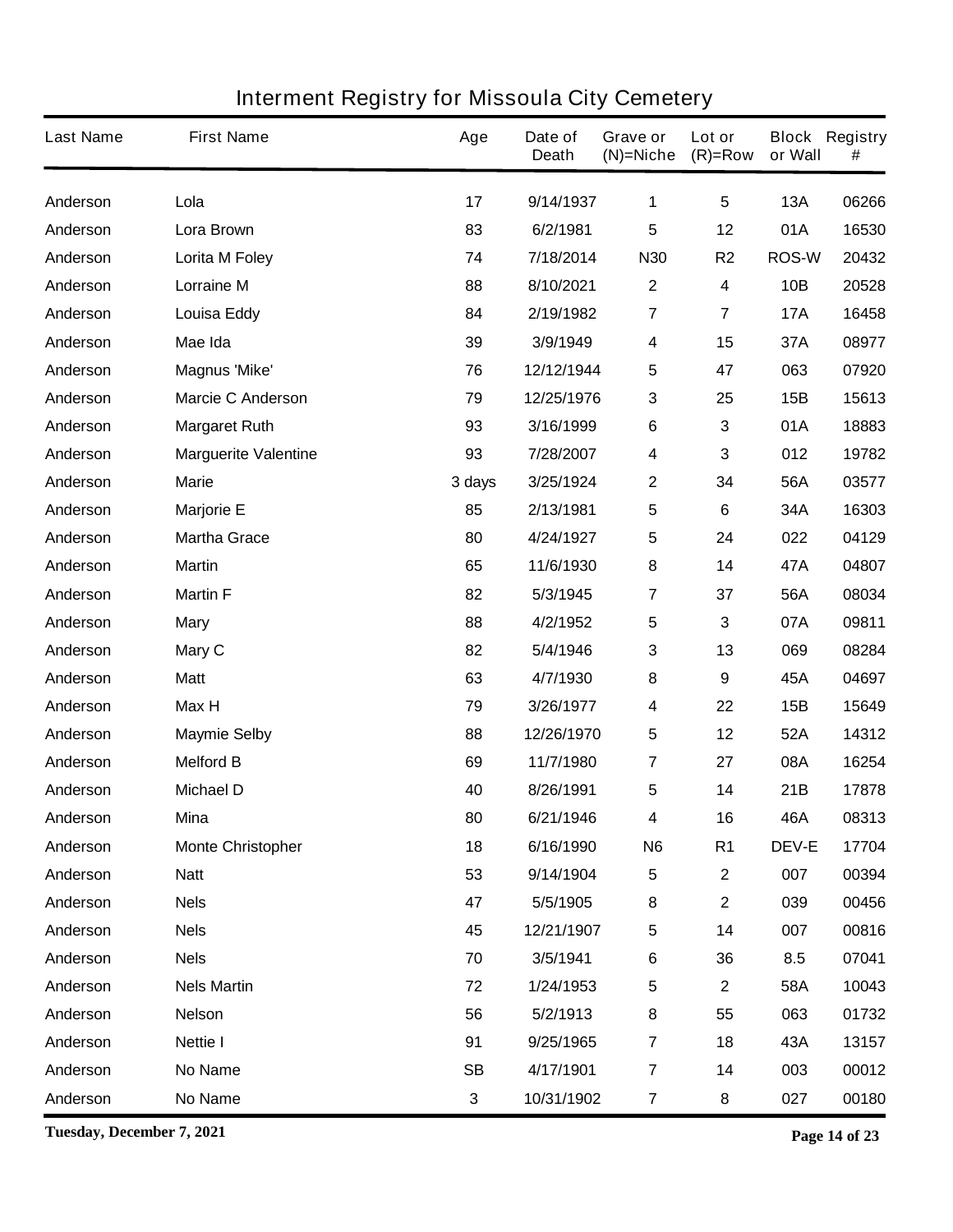| <b>Last Name</b> | <b>First Name</b>              | Age            | Date of<br><b>Death</b> | Grave or<br>$(N)$ =Niche | Lot or<br>$(R)=Row$ | or Wall    | <b>Block Registry</b><br># |
|------------------|--------------------------------|----------------|-------------------------|--------------------------|---------------------|------------|----------------------------|
| Anderson         | <b>No Name</b>                 | 41             | 11/13/1903              | $\overline{7}$           | 8                   | 027        | 00306                      |
| Anderson         | <b>No Name</b>                 | 2              | 8/17/1908               | 7                        | 14                  | 003        | 00966                      |
| Anderson         | <b>No Name</b>                 | <b>SB</b>      | 4/6/1912                | 4                        | 41                  | 063        | 01571                      |
| Anderson         | <b>No Name</b>                 | <b>SB</b>      | 9/6/1912                | 5                        | 44                  | 063        | 01627                      |
| Anderson         | <b>No Name</b>                 | 16 days        | 9/1/1916                | 7                        | 10                  | 068        | 02245                      |
| Anderson         | No name                        | unk            | 3/22/1918               | 8                        | 17                  | 065        | 02502                      |
| Anderson         | No name                        | 3 days         | 7/31/1922               | 8                        | 32                  | 55A        | 03279                      |
| Anderson         | <b>No Name</b>                 | <b>SB</b>      | 3/6/1930                | 5                        | 16                  | 55A        | 04677                      |
| Anderson         | <b>No Name</b>                 | <b>SB</b>      | 2/14/1956               | 4                        | 9                   | 56A        | 10822                      |
| Anderson         | Norman M                       | $\overline{7}$ | 12/1/1912               | 5                        | 46                  | 063        | 01656                      |
| Anderson         | Orey E                         | 53             | 7/10/1921               | 2                        | 108                 | 063        | 03093                      |
| Anderson         | <b>Orville Edgar</b>           | 28             | 6/27/1976               | 5                        | 29                  | 15B        | 15523                      |
| Anderson         | Oscar                          | 28             | 12/5/1916               | 7                        | 85                  | 063        | 02280                      |
| Anderson         | Oscar                          | 62             | 3/12/1932               | 8                        | 15                  | 47A        | 05048                      |
| Anderson         | Oscar                          | 53             | 10/15/1941              | 8                        | 12                  | 04A        | 07174                      |
| Anderson         | Oscar A                        | 69             | 3/6/1931                | 6                        | 3                   | 07A        | 04857                      |
| Anderson         | Oscar M                        | 76             | 1/8/1959                | 2                        | 11                  | 51A        | 11567                      |
| Anderson         | <b>Pearl</b>                   | 26             | 9/7/1909                | 1                        | 20                  | 063        | 01185                      |
| Anderson         | Pete                           | 72             | 5/14/1930               | 8                        | 6                   | <b>15A</b> | 04721                      |
| Anderson         | Pete P                         | 70             | 9/3/1939                | 3                        | 9                   | 010        | 06718                      |
| Anderson         | <b>Purdon 'Pete' Alexander</b> | 80             | 12/6/2001               | 6                        | 16                  | 03B        | 19213                      |
| Anderson         | Ragnhild                       | 92             | 9/20/1956               | 4                        | 36                  | 56A        | 10972                      |
| Anderson         | <b>Richard Charles</b>         | 85             | 9/1/2017                | 2                        | 4                   | 10B        | 20689                      |
| Anderson         | <b>Robert L</b>                | 58             | 1/12/1964               | $\mathbf 2$              | 21                  | 49A        | 12779                      |
| Anderson         | <b>Robert W</b>                | 83             | 9/27/2002               | $\mathbf 2$              | 12                  | 058        | 19297                      |
| Anderson         | Roberta Lea                    | 42             | 10/28/1976              | $\overline{\mathbf{7}}$  | 21                  | 15B        | 15574                      |
| Anderson         | <b>Rudolph S</b>               | 55             | 1/12/1955               | 8                        | 5                   | <b>19A</b> | 10530                      |
| Anderson         | Ruth                           | 5              | 3/17/1909               | 3                        | 8                   | 022        | 01093                      |
| Anderson         | <b>Ruth Elaine Nygren</b>      | 84             | 11/26/2013              | $\overline{7}$           | 12                  | 028        | 20420                      |
| Anderson         | <b>Scott Robert</b>            | 2 mos          | 5/4/1969                | 8                        | 38                  | 41A        | 14000                      |
| Anderson         | <b>Shirley Evelyn Bauer</b>    | 79             | 6/13/2006               | $\mathbf 2$              | 3                   | 02B        | 19666                      |
| Anderson         | <b>Theodore</b>                | 63             | 5/18/1927               | 4                        | 15                  | <b>26A</b> | 04141                      |
| Anderson         | Vannessa Batt                  | 33             | 8/5/2017                | 7                        | $\mathbf 2$         | 01B        | 20677                      |

**Tuesday, December 7, 2021 Page 15 of 23**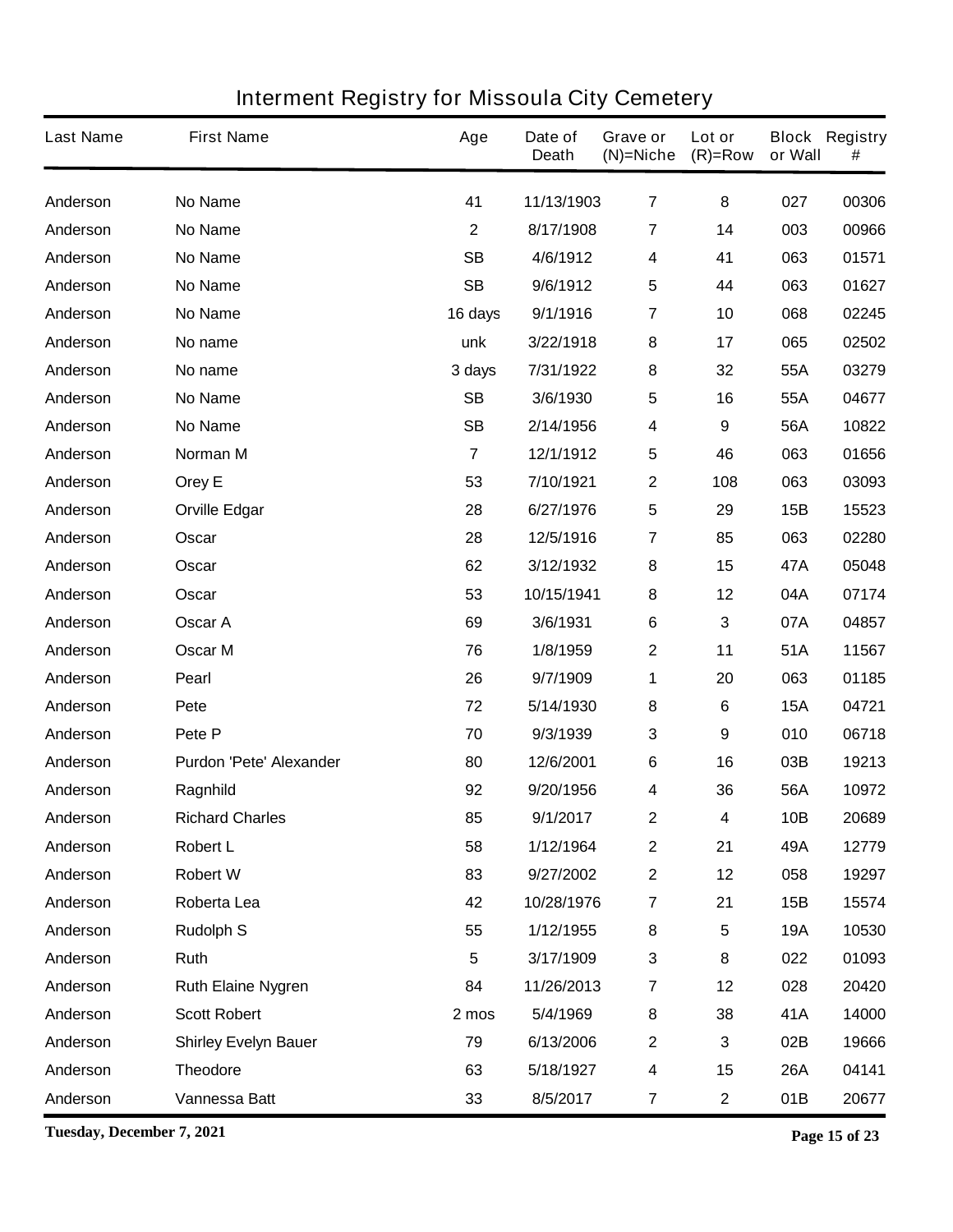| <b>Last Name</b> | <b>First Name</b>            | Age            | Date of<br><b>Death</b> | Grave or<br>$(N)$ =Niche | Lot or<br>$(R)=Row$ | or Wall    | <b>Block Registry</b><br># |
|------------------|------------------------------|----------------|-------------------------|--------------------------|---------------------|------------|----------------------------|
| Anderson         | <b>Veda M Collins</b>        | 71             | 8/20/1984               | $5\phantom{.0}$          | 10                  | 49A        | 16857                      |
| Anderson         | <b>Victor</b>                | 27             | 9/11/1938               | 7                        | 20                  | <b>18A</b> | 06498                      |
| Anderson         | Victor Sr                    | 81             | 10/19/1963              | 2                        | 20                  | <b>18A</b> | 12714                      |
| Anderson         | <b>Violet</b>                | 32             | 11/19/1935              | 3                        | $\boldsymbol{9}$    | 24A        | 05803                      |
| Anderson         | Virginia Leah Bulen          | 85             | 1/2/2015                | 6                        | 4                   | 047        | 20473                      |
| Anderson         | W H 'Cap'                    | 77             | 3/31/1907               | $\boldsymbol{4}$         | 9                   | 007        | 00698                      |
| Anderson         | Walter                       | 6              | 11/24/1915              | $\overline{\mathbf{r}}$  | 79                  | 063        | 02137                      |
| Anderson         | Werner                       | 83             | 8/4/1949                | 6                        | 10                  | 33A        | 09083                      |
| Anderson         | <b>Willard C</b>             | 7 mos          | 7/27/1901               | 5                        | 3                   | 054        | 00034                      |
| Anderson         | <b>Willard Curry 'Logie'</b> | $\overline{7}$ | 9/23/1909               | 3                        | 4                   | 021        | 01195                      |
| Anderson         | <b>Willard John</b>          | 89             | 11/1/2016               | 8                        | 16                  | 10B        | 20625                      |
| Anderson         | William                      | 62             | 8/26/1926               | 2                        | 14                  | 25A        | 03986                      |
| Anderson         | William                      | 27             | 3/14/1932               | 1                        | 5                   | 45A        | 05050                      |
| Anderson         | <b>William A</b>             | 84             | 7/29/2015               | 6                        | 4                   | 047        | 20522                      |
| Anderson         | <b>William B</b>             | 86             | 10/28/1947              | 8                        | 6                   | 067        | 08632                      |
| Anderson         | <b>William Edward</b>        | 69             | 1/14/1955               | 2                        | 5                   | <b>19A</b> | 10533                      |
| Anderson         | William J                    | 68             | 1/3/1953                | 3                        | 23                  | 58A        | 10020                      |
| Anderson         | William J                    | 80             | 11/8/1996               | 8                        | 18                  | 10B        | 18561                      |
| Anderson         | <b>William L</b>             | 81             | 6/21/1974               | 4                        | 25                  | 15B        | 15112                      |
| Anderson         | <b>William R</b>             | 46             | 11/29/1944              | 1                        | 1                   | <b>13A</b> | 07910                      |
| Anderson         | <b>William R</b>             | 46             | 6/14/1964               | 2                        | 19                  | <b>12A</b> | 12875                      |
| Anderson         | <b>Willie</b>                | <b>Unk</b>     |                         | 6.5                      | 4                   | 63A        | <b>Map</b>                 |
| Anderson         | Yana Arvalee                 | 74             | 12/20/1993              | 8                        | 9                   | 02B        | 18204                      |
| Andree           | Henning                      | unk            | 8/20/1897               | 5                        | 1                   | 015        | Ledger                     |
| Andresen         | Anna                         | 55             | 12/9/1928               | ${\bf 8}$                | 10                  | <b>25A</b> | 04432                      |
| Andresen         | <b>Salvay</b>                | 78             | 11/16/1979              | $\mathbf 2$              | 10                  | 25A        | 16082                      |
| Andreson         | <b>August T</b>              | 57             | 6/3/1926                | $\overline{\mathbf{7}}$  | 10                  | 25A        | 03953                      |
| Andrew           | James                        | 24             | 5/13/1915               | 4                        | 67                  | 063        | 02048                      |
| <b>Andrews</b>   | <b>Bessie</b>                | 77             | 7/27/1939               | 1                        | 15                  | 23A        | 06696                      |
| <b>Andrews</b>   | <b>Cecil Lloyd</b>           | 84             | 5/7/1982                | 6                        | 13                  | 30A        | 16487                      |
| <b>Andrews</b>   | David J                      | 66             | 5/4/1929                | $\bf 6$                  | 13                  | 07A        | 04510                      |
| <b>Andrews</b>   | Ella F                       | 86             | 3/22/1950               | 5                        | 13                  | 07A        | 09260                      |
| <b>Andrews</b>   | George                       | 82             | 4/12/1948               | 8                        | 14                  | 23A        | 08755                      |

**Tuesday, December 7, 2021 Page 16 of 23**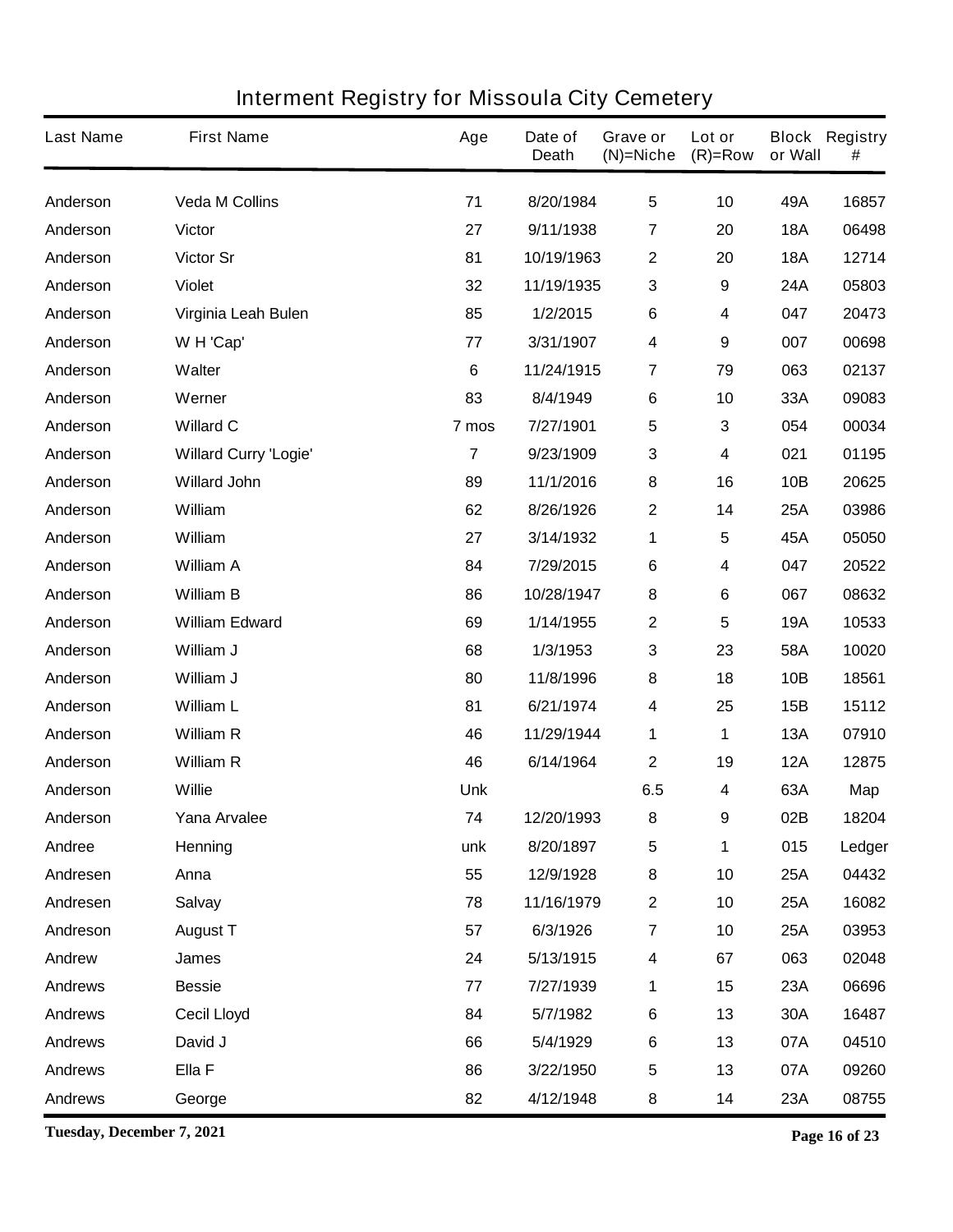| <b>Last Name</b> | <b>First Name</b>           | Age       | Date of<br><b>Death</b> | Grave or<br>$(N)$ =Niche | Lot or<br>$(R)=Row$     | or Wall    | <b>Block Registry</b><br># |
|------------------|-----------------------------|-----------|-------------------------|--------------------------|-------------------------|------------|----------------------------|
| <b>Andrews</b>   | <b>George Thomas</b>        | 8 mos     | 9/15/1917               | $\overline{7}$           | 11                      | 065        | 02429                      |
| <b>Andrews</b>   | George W                    | 37        | 7/24/1911               | 8                        | 9                       | 019        | 01469                      |
| <b>Andrews</b>   | <b>James Robert Sr</b>      | 87        | 4/4/1999                | 1                        | 24                      | 023        | 18895                      |
| <b>Andrews</b>   | <b>LW</b>                   | 44        | 5/7/1929                | 6                        | $\mathbf 2$             | 45A        | 04526                      |
| <b>Andrews</b>   | Lulu                        | 68        | 1/16/1945               | 2                        | 17                      | 44A        | 07947                      |
| <b>Andrews</b>   | <b>Maggie May</b>           | unk       | 2/28/1881               | 8                        | 5                       | 025        | Ledger                     |
| <b>Andrews</b>   | <b>Martin</b>               | unk       |                         | UNK1                     | <b>UNK</b>              | <b>UNK</b> | Ledger                     |
| <b>Andrews</b>   | <b>Mary Adeline Trickey</b> | 60        | 10/13/1965              | 5                        | 13                      | 30A        | 13172                      |
| <b>Andrews</b>   | <b>No Name</b>              | 2 days    | 1/24/1923               | 6                        | 31                      | 55A        | 03365                      |
| <b>Andrews</b>   | <b>No Name</b>              | <b>SB</b> | 11/30/1923              | 6                        | 31                      | 55A        | 03519                      |
| <b>Andrews</b>   | <b>Richard S</b>            | 80        | 2/5/1953                | 7                        | 17                      | 44A        | 10047                      |
| <b>Andrews</b>   | <b>Roy S</b>                | 83        | 11/30/1982              | 8                        | 17                      | 44A        | 16575                      |
| <b>Andrews</b>   | <b>Violet Grace</b>         | 95        | 1/10/2011               | 1                        | 24                      | 023        | 20141                      |
| <b>Andrews</b>   | William Loyde 'Wild Bill'   | 50        | 3/25/2001               | 8                        | 32                      | 01D        | 19130                      |
| <b>Andrews</b>   | <b>William Virgil</b>       | 29        | 7/5/1943                | 1                        | 17                      | 44A        | 07562                      |
| <b>Andrus</b>    | <b>Diane Jean Dragstedt</b> | 88        | 6/20/2018               | 5                        | 15                      | 38A        | 20726                      |
| <b>Andrus</b>    | <b>Earl Edward Sr</b>       | 43        | 11/30/1971              | 1                        | 1                       | 40A        | 14617                      |
| <b>Andrus</b>    | Edson A 'Scotty'            | 71        | 2/16/1971               | 5                        | 27                      | 067        | 14358                      |
| <b>Andrus</b>    | Joseph                      | 7 days    | 11/9/1916               | 7                        | 82                      | 063        | 02264                      |
| <b>Andrus</b>    | William                     | 18        | 10/23/1925              | 6                        | 6                       | 05A        | 03838                      |
| <b>Andrus</b>    | William Wyman               | 87        | 12/27/2014              | 5                        | 15                      | 38A        | 20475                      |
| Angell           | Earl M                      | 82        | 7/17/1989               | 8                        | 8                       | 001        | 17573                      |
| Angell           | <b>Mildred Couch</b>        | 79        | 3/19/1992               | 7                        | 8                       | 001        | 17932                      |
| <b>Angeres</b>   | Tom                         | 4         | 1/3/1913                | 118                      | <b>NP</b>               | 009        | 01677                      |
| Angevine         | <b>Daniel</b>               | 60        | 9/2/1922                | 1                        | 4                       | 06A        | 03295                      |
| Angevine         | Etta                        | 72        | 6/26/1932               | $\mathbf 2$              | 4                       | 06A        | 05106                      |
| Angevine         | <b>Fred Rufus</b>           | 67        | 4/24/1956               | 8                        | 4                       | 06A        | 10892                      |
| Angevine         | <b>Rufus W</b>              | 90        | 6/15/1946               | $\overline{\mathbf{7}}$  | 4                       | 06A        | 08311                      |
| Angle            | <b>Christopher Joe</b>      | 4 mos     | 2/9/1948                | $\mathbf 2$              | 40                      | 56A        | 08703                      |
| Angle            | <b>Jacob Wellington</b>     | 84        | 12/22/1947              | 4                        | 11                      | 43A        | 08667                      |
| Angle            | <b>Pearl Grace Samford</b>  | 85        | 12/1/1966               | 3                        | 11                      | 43A        | 13467                      |
| Angst            | Awilda                      | 70        | 5/29/1940               | $\mathbf 2$              | 7                       | 024        | 06858                      |
| Angst            | <b>Julius H</b>             | 63        | 2/1/1923                | 1                        | $\overline{\mathbf{7}}$ | 024        | 03372                      |

**Tuesday, December 7, 2021 Page 17 of 23**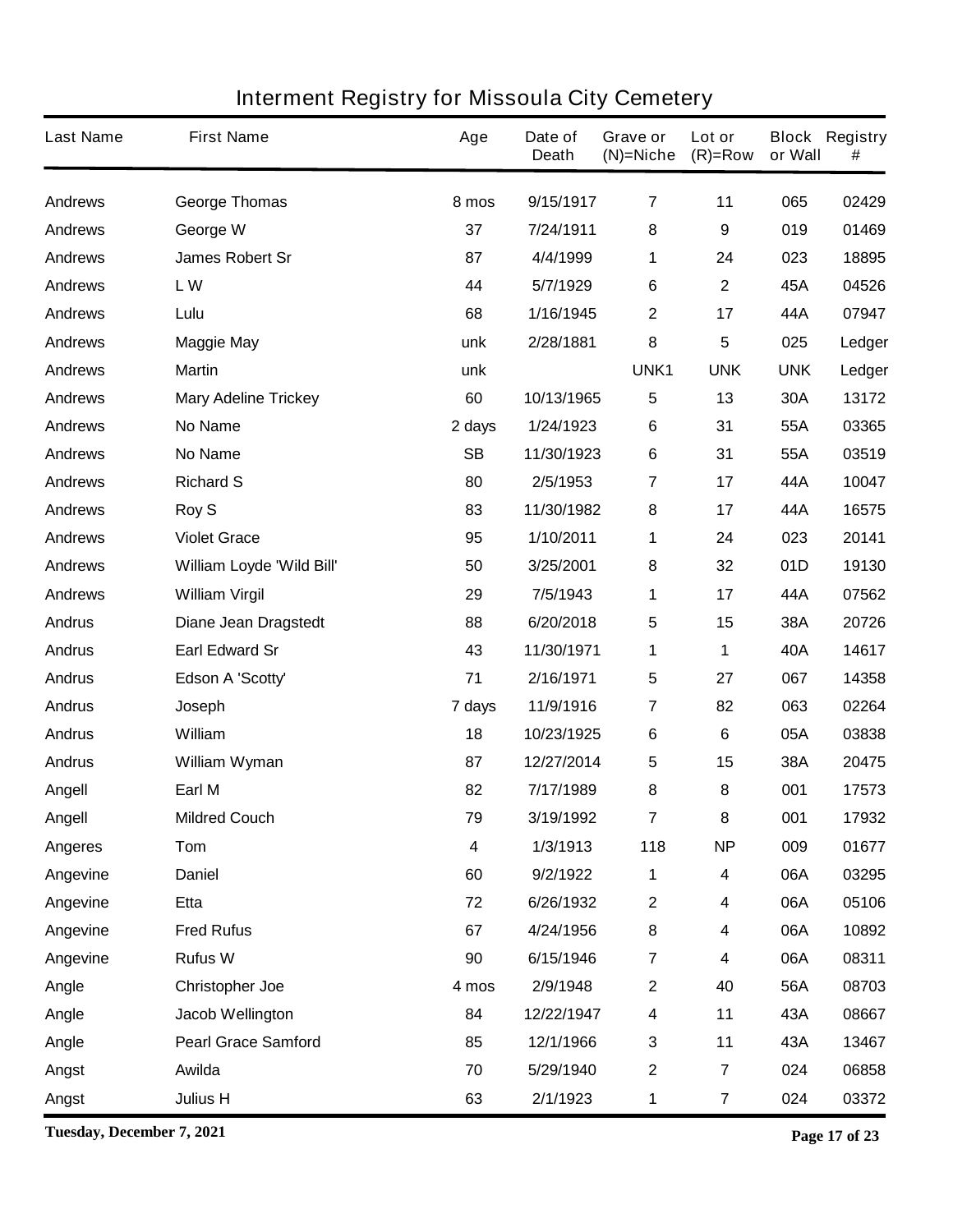| <b>Last Name</b>  | <b>First Name</b>               | Age                     | Date of<br><b>Death</b> | Grave or<br>$(N)$ =Niche | Lot or<br>$(R)=Row$ | or Wall      | <b>Block Registry</b><br># |
|-------------------|---------------------------------|-------------------------|-------------------------|--------------------------|---------------------|--------------|----------------------------|
| <b>Angus</b>      | <b>Andrew</b>                   | 78                      | 12/21/1945              | 6                        | 4                   | 54A          | 08177                      |
| <b>Ansriaux</b>   | H A                             | 77                      | 11/13/1909              | $\overline{\mathbf{7}}$  | 20                  | 063          | 01209                      |
| Anthoney          | <b>Carmon W</b>                 | 82                      | 12/31/1978              | 8                        | 18                  | 8.5          | 15929                      |
| Anthoney          | Lottie                          | 40                      | 8/18/1941               | $\overline{\mathbf{7}}$  | 18                  | 8.5          | 07140                      |
| Anthony           | Carrie                          | 75                      | 6/18/1945               | 6                        | 23                  | <b>18A</b>   | 08062                      |
| Anthony           | Earl                            | 38                      | 12/9/1939               | 7                        | $\overline{7}$      | 064          | 06765                      |
| Anthony           | Joseph                          | 84                      | 8/2/1944                | 5                        | 23                  | <b>18A</b>   | 07830                      |
| Anthony           | May                             | 57                      | 12/31/1951              | 4                        | 5                   | 27A          | 09741                      |
| Anton             | <b>Daniel Edmund</b>            | 12                      | 7/25/1974               | 8                        | 5                   | 19B          | 15142                      |
| Antone            | <b>Nancy H Wagnitz</b>          | 39                      | 1/24/1919               | 1                        | $\mathbf{2}$        | 020          | 02715                      |
| <b>Aoki</b>       | T                               | 35                      | 1/26/1909               | 4                        | 13                  | 063          | 01063                      |
| <b>Appelquist</b> | Helma O                         | 73                      | 6/22/1964               | 5                        | 10                  | <b>11A</b>   | 12889                      |
| <b>Appelquist</b> | <b>Theodore A</b>               | 73                      | 6/10/1959               | 6                        | 10                  | <b>11A</b>   | 11651                      |
| <b>Arbuckle</b>   | Andrew                          | 73                      | 12/21/1940              | 2                        | 14                  | 54A          | 06986                      |
| <b>Arbuckle</b>   | <b>No Name</b>                  | <b>SB</b>               | 10/25/1915              | 2                        | 79                  | 063          | 02127                      |
| <b>Arbuckle</b>   | William                         | 72                      | 6/7/1939                | 5                        | 6                   | 042          | 06660                      |
| Archer            | <b>Benjamin Frederick</b>       | 76                      | 7/12/1956               | 2                        | 8                   | 44A          | 10933                      |
| <b>Archer</b>     | <b>Hattie</b>                   | 82                      | 5/6/1966                | 1                        | 8                   | 44A          | 13328                      |
| <b>Archibald</b>  | <b>Betty Mae</b>                | 49                      | 3/6/1979                | N <sub>2</sub>           | R <sub>1</sub> B    | <b>ROCU:</b> | 20402                      |
| <b>Archibald</b>  | <b>Elizabeth Florence</b>       | 83                      | 5/12/1956               | $\overline{\mathbf{7}}$  | 6                   | 52A          | 10905                      |
| <b>Archibald</b>  | <b>Frances Irene</b>            | 4 mos                   | 3/10/1921               | 1                        | 35                  | 55A          | 03028                      |
| <b>Archibald</b>  | Harry                           | 84                      | 2/5/1958                | 8                        | 6                   | 52A          | 11326                      |
| <b>Archibald</b>  | John                            | 64                      | 1/17/1983               | 1                        | $\mathbf 2$         | 59A          | 16623                      |
| <b>Archibald</b>  | <b>Lester S</b>                 | 78                      | 4/21/1997               | 6                        | 16                  | 11B          | 18629                      |
| <b>Archibald</b>  | <b>Margaret 'Marge' Walbert</b> | 80                      | 9/1/2006                | 6                        | 16                  | 11B          | 19692                      |
| <b>Archibald</b>  | <b>Walter O</b>                 | 57                      | 9/28/1950               | 6                        | 20                  | 53A          | 09410                      |
| Archibeque        | <b>Tyler Shau</b>               | 3 mos                   | 6/13/1994               | 1                        | 36                  | 41A          | 18273                      |
| <b>Arendt</b>     | <b>Dena Schmidt</b>             | unk                     | 6/12/1978               | 3                        | 5                   | <b>18A</b>   | 18927                      |
| Arey              | C E                             | $\overline{\mathbf{3}}$ | 10/9/1902               | 6                        | 13                  | 024          | 00167                      |
| <b>Argiros</b>    | Andrew                          | 50                      | 7/12/1912               | 3                        | 45                  | 063          | 01610                      |
| <b>Argo</b>       | <b>Fred Lee</b>                 | 74                      | 1/6/1975                | 6                        | 22                  | 18B          | 15208                      |
| Argo              | Katherine                       | 90                      | 10/24/1976              | $\overline{\mathbf{7}}$  | 14                  | 51A          | 15573                      |
| Argo              | <b>Katherine E Renner</b>       | 83                      | 6/24/1995               | 6                        | 22                  | 18B          | 18386                      |

**Tuesday, December 7, 2021 Page 18 of 23**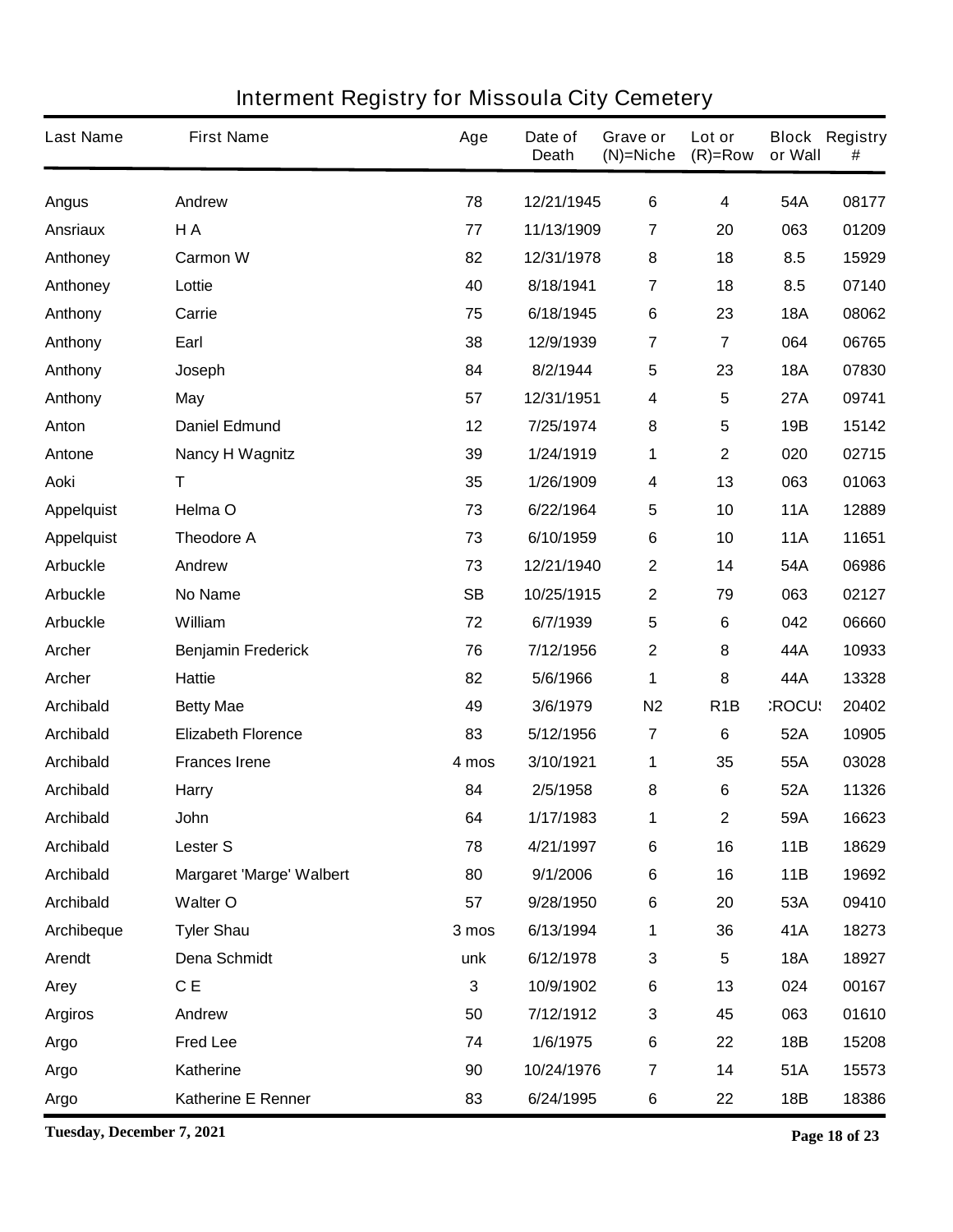| <b>Last Name</b> | <b>First Name</b>           | Age    | Date of<br><b>Death</b> | Grave or<br>$(N)$ =Niche | Lot or<br>$(R)=Row$ | or Wall    | <b>Block Registry</b><br># |
|------------------|-----------------------------|--------|-------------------------|--------------------------|---------------------|------------|----------------------------|
| Argo             | Pearl B                     | 77     | 3/29/1958               | 8                        | 14                  | 51A        | 11365                      |
| <b>Arlint</b>    | <b>Agnes L</b>              | 72     | 10/10/1983              | 3                        | 13                  | <b>28A</b> | 16727                      |
| <b>Arlint</b>    | <b>Albert I</b>             | 70     | 7/27/1975               | 8                        | 18                  | 21A        | 15327                      |
| <b>Arlint</b>    | <b>Mabel Leida</b>          | 50     | 1/12/1963               | 7                        | 18                  | 21A        | 12527                      |
| Armour           | <b>George E (REMOVED)</b>   | 69     | 8/1/1950                | 8                        | 8                   | <b>12A</b> | 09371                      |
| <b>Armpriest</b> | <b>James Fredrick</b>       | 79     | 10/11/2015              | 1                        | 18                  | 10B        | 20541                      |
| <b>Arms</b>      | <b>Daniel</b>               | 83     | 12/21/1943              | 6                        | 6                   | 042        | 07774                      |
| <b>Armsby</b>    | <b>Lucille Jamieson</b>     | 92     | 8/5/1993                | $\mathbf 2$              | 6                   | 24A        | 18144                      |
| Armstrong        | <b>Alma Hazel</b>           | 45     | 4/12/1954               | 3                        | 17                  | 59A        | 10362                      |
| Armstrong        | <b>Beaulah Marshall</b>     | 82     | 3/9/1998                | 3                        | 20                  | 60A        | 18843                      |
| Armstrong        | <b>Byron John</b>           | 30     | 8/9/1983                | 5                        | 23                  | 007        | 16699                      |
| Armstrong        | <b>Chad Michael</b>         | 14     | 4/25/1986               | 4                        | 10                  | 14B        | 17116                      |
| Armstrong        | Dawna Jean                  | 25     | 2/13/1980               | 6                        | 27                  | 03B        | 16125                      |
| Armstrong        | <b>Dede O Hulett Sheets</b> | 62     | 1/1/1987                | 6                        | 27                  | 03B        | 17232                      |
| Armstrong        | <b>Donald Dean</b>          | 1 mos  | 1/9/1942                | 4                        | 10                  | 55A        | 07225                      |
| Armstrong        | <b>Donald Gene</b>          | 63     | 12/7/2009               | 3                        | 10                  | 14B        | 20023                      |
| Armstrong        | Dwaine J                    | unk    | 3/6/1890                | 7                        | 9                   | 028        | Ledger                     |
| Armstrong        | <b>Edith Maud</b>           | 58     | 6/3/1943                | 3                        | 16                  | 10.5       | 07535                      |
| Armstrong        | <b>Edward Eugene</b>        | 21     | 8/22/1978               | 3                        | 3                   | 40A        | 15879                      |
| Armstrong        | <b>Ernest Otto</b>          | 64     | 12/11/1937              | 6                        | 22                  | 08A        | 06336                      |
| Armstrong        | Evelyn E                    | 62     | 9/10/1991               | 8                        | 13                  | 021        | 17967                      |
| Armstrong        | <b>Jack</b>                 | 10 mos | 10/13/1937              | 6                        | 5                   | 55A        | 06287                      |
| Armstrong        | <b>James Carl</b>           | 88     | 7/31/1972               | 4                        | 16                  | 10.5       | 14741                      |
| Armstrong        | <b>Jessie May</b>           | 76     | 12/25/1951              | 5                        | 22                  | 08A        | 09729                      |
| Armstrong        | John Heges                  | 67     | 3/16/1968               | 4                        | 1                   | 010        | 13750                      |
| Armstrong        | <b>John Nelson</b>          | 64     | 5/11/1911               | $\overline{\mathbf{7}}$  | 1                   | 045        | 01447                      |
| Armstrong        | <b>Lawrence E</b>           | 3      | 1/12/1941               | $\mathbf 2$              | 11                  | 015        | 07002                      |
| Armstrong        | Pamela Joy                  | 4 days | 10/26/1960              | 9                        | 40                  | 41A        | 12003                      |
| Armstrong        | <b>Ranald M</b>             | 60     | 7/20/1976               | 5                        | 23                  | 007        | 15532                      |
| Armstrong        | <b>Retta Barnes</b>         | 87     | 4/12/1968               | 3                        | 29                  | <b>16A</b> | 13796                      |
| Arneburg         | <b>Phillip</b>              | 9 mos  | 8/13/1900               | 1                        | 3                   | 029        | Ledger                     |
| <b>Arnold</b>    | <b>Carl Fredrick</b>        | unk    | 5/22/1907               | $\overline{\mathbf{5}}$  | 8                   | 021        | 00721                      |
| <b>Arnold</b>    | Carl L                      | 63     | 10/29/1952              | 1                        | 22                  | 58A        | 09971                      |

**Tuesday, December 7, 2021 Page 19 of 23**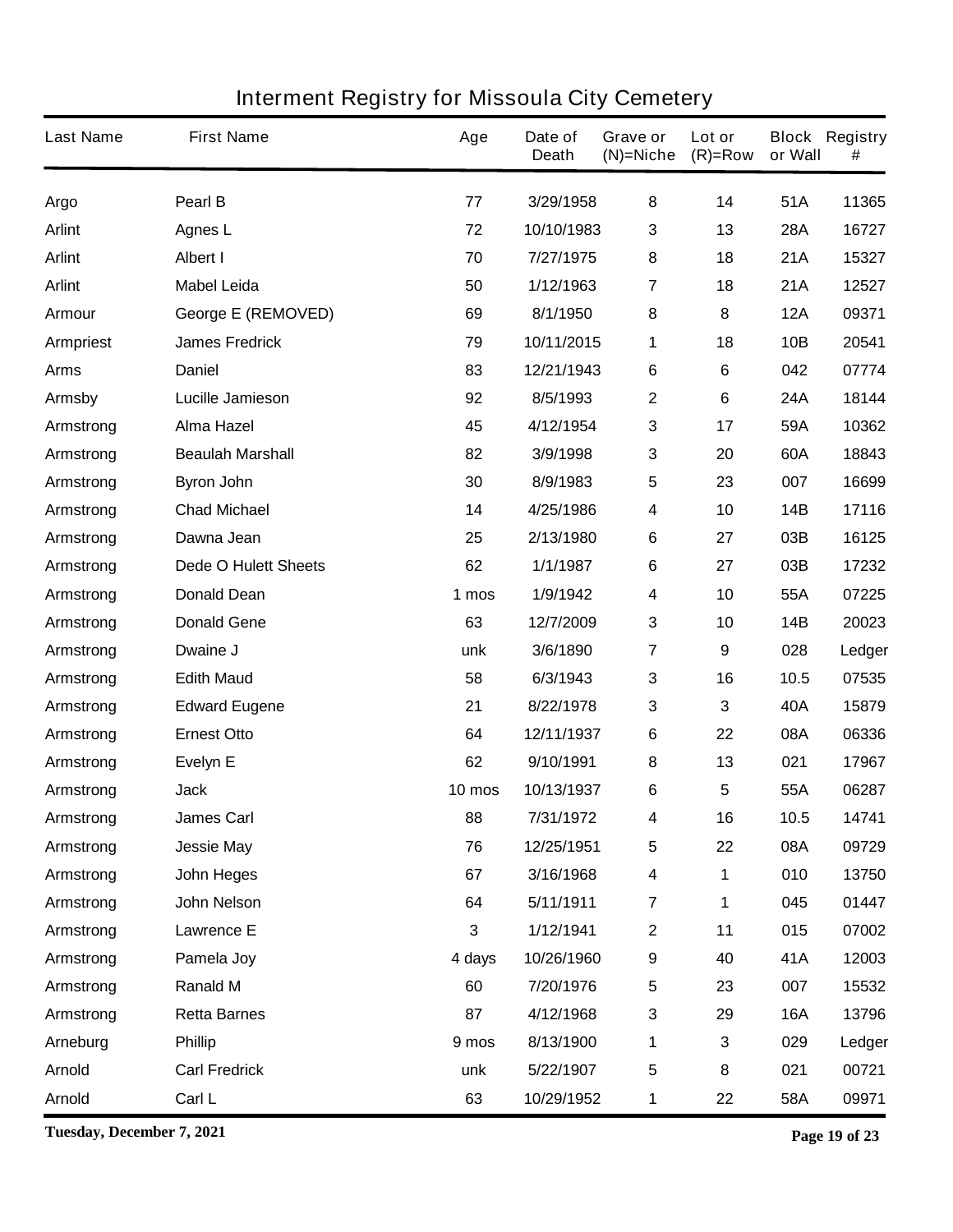| <b>Last Name</b> | <b>First Name</b>                 | Age       | Date of<br><b>Death</b> | Grave or<br>$(N)$ =Niche | Lot or<br>$(R)=Row$     | or Wall    | <b>Block Registry</b><br># |
|------------------|-----------------------------------|-----------|-------------------------|--------------------------|-------------------------|------------|----------------------------|
| <b>Arnold</b>    | <b>Florence Lucille</b>           | 12        | 3/20/1936               | 1                        | 8                       | 34A        | 05888                      |
| <b>Arnold</b>    | <b>Lewis Henry</b>                | 81        | 5/18/1953               | $\overline{\mathbf{7}}$  | 21                      | 58A        | 10118                      |
| <b>Arnold</b>    | <b>Majorie Mason</b>              | 88        | 11/7/1977               | $\overline{7}$           | 8                       | 34A        | 15756                      |
| <b>Arnold</b>    | Ralph L                           | 61        | 9/23/1948               | $\overline{7}$           | 8                       | 34A        | 08870                      |
| <b>Arnoldson</b> | Louise                            | 79        | 3/28/1956               | $\overline{7}$           | 20                      | 52A        | 10850                      |
| <b>Arnoldy</b>   | <b>Theodore Edward</b>            | 66        | 3/18/1939               | 6                        | 11                      | 04A        | 06620                      |
| Aronson          | Levine                            | 46        | 6/29/1929               | 8                        | 14                      | 34A        | 04560                      |
| Aronson          | <b>Mary Carolina</b>              | 60        | 1/31/1945               | $\overline{7}$           | 14                      | 34A        | 07962                      |
| Aronson          | <b>Phyllis Mabel Louise Jacky</b> | 82        | 9/15/1995               | 1                        | 13                      | 30A        | 18420                      |
| Aronson          | <b>Robert L</b>                   | 83        | 7/17/1995               | $\mathbf 2$              | 13                      | 30A        | 18393                      |
| Arpan            | Joe                               | 59        | 4/16/1946               | 4                        | 10                      | 46A        | 08261                      |
| <b>Arridson</b>  | No name                           | <b>SB</b> | 2/15/1919               | 1                        | 38                      | 55A        | 02729                      |
| Artese           | Donna L                           | 86        | 4/17/2017               | 1                        | 18                      | 07B        | 20652                      |
| Arthun           | <b>Esther Schmidt Schneider</b>   | 63        | 12/31/1986              | 5                        | 20                      | <b>11B</b> | 17228                      |
| <b>Arthur</b>    | No name                           | 67        | 4/22/1932               | $\mathbf 2$              | 30                      | 45A        | 05071                      |
| <b>Asby</b>      | <b>Elmer Mayo</b>                 | 84        | 5/12/1981               | 5                        | 10                      | 31A        | 16342                      |
| Ash              | <b>Thomas P</b>                   | 56        | 7/20/1986               | 7                        | 31                      | 01D        | 17161                      |
| <b>Ashby</b>     | Arnold J                          | 44        | 7/11/1954               | 8                        | 16                      | <b>12A</b> | 10421                      |
| <b>Ashby</b>     | <b>Mickey</b>                     | 4 hrs     | 1/2/1937                | 4                        | 4                       | 55A        | 06168                      |
| <b>Ashby</b>     | <b>Samuel Franklin</b>            | 49        | 5/4/1937                | 3                        | 4                       | 13A        | 06057                      |
| <b>Ashby</b>     | <b>Shirley A</b>                  | 42        | 5/20/1976               | 5                        | 21                      | 22B        | 15505                      |
| <b>Ashcroft</b>  | <b>Floyd James</b>                | 84        | 3/9/2016                | 1                        | 30                      | 10B        | 20566                      |
| Ashford          | <b>Charles</b>                    | 83        | 6/24/1959               | 4                        | 5                       | 07A        | 11672                      |
| <b>Ashford</b>   | Helen                             | 72        | 4/9/1951                | $\mathbf 3$              | 5                       | 07A        | 09548                      |
| <b>Ashley</b>    | <b>Clarence</b>                   | 1         | 9/27/1905               | $\overline{\mathbf{7}}$  | $\overline{\mathbf{7}}$ | 006        | 00502                      |
| <b>Ashmead</b>   | <b>Jesse E</b>                    | 34        | 1/4/1913                | 5                        | 3                       | 069        | 01678                      |
| Ashton           | William                           | 82        | 9/25/1948               | 3                        | 9                       | 38A        | 08871                      |
| <b>Ask</b>       | <b>Bert</b>                       | 40        | 11/7/1916               | $\overline{\mathbf{7}}$  | 88                      | 063        | 02263                      |
| <b>Ask</b>       | <b>Dorothy Emma Miller</b>        | 55        | 11/21/1968              | 1                        | 12                      | 061        | 13925                      |
| <b>Ask</b>       | <b>Guy B</b>                      | 46        | 12/3/1955               | 3                        | 9                       | 59A        | 10759                      |
| <b>Ask</b>       | <b>Ruth Marie</b>                 | 3 mos     | 9/17/1908               | 8                        | 9                       | 063        | 00990                      |
| <b>Askew</b>     | <b>Martha L</b>                   | 77        | 12/20/1961              | 1                        | 20                      | 22A        | 12278                      |
| <b>Askew</b>     | <b>Walter Irving</b>              | 70        | 4/13/1951               | $\mathbf 2$              | 20                      | 22A        | 09546                      |

**Tuesday, December 7, 2021 Page 20 of 23**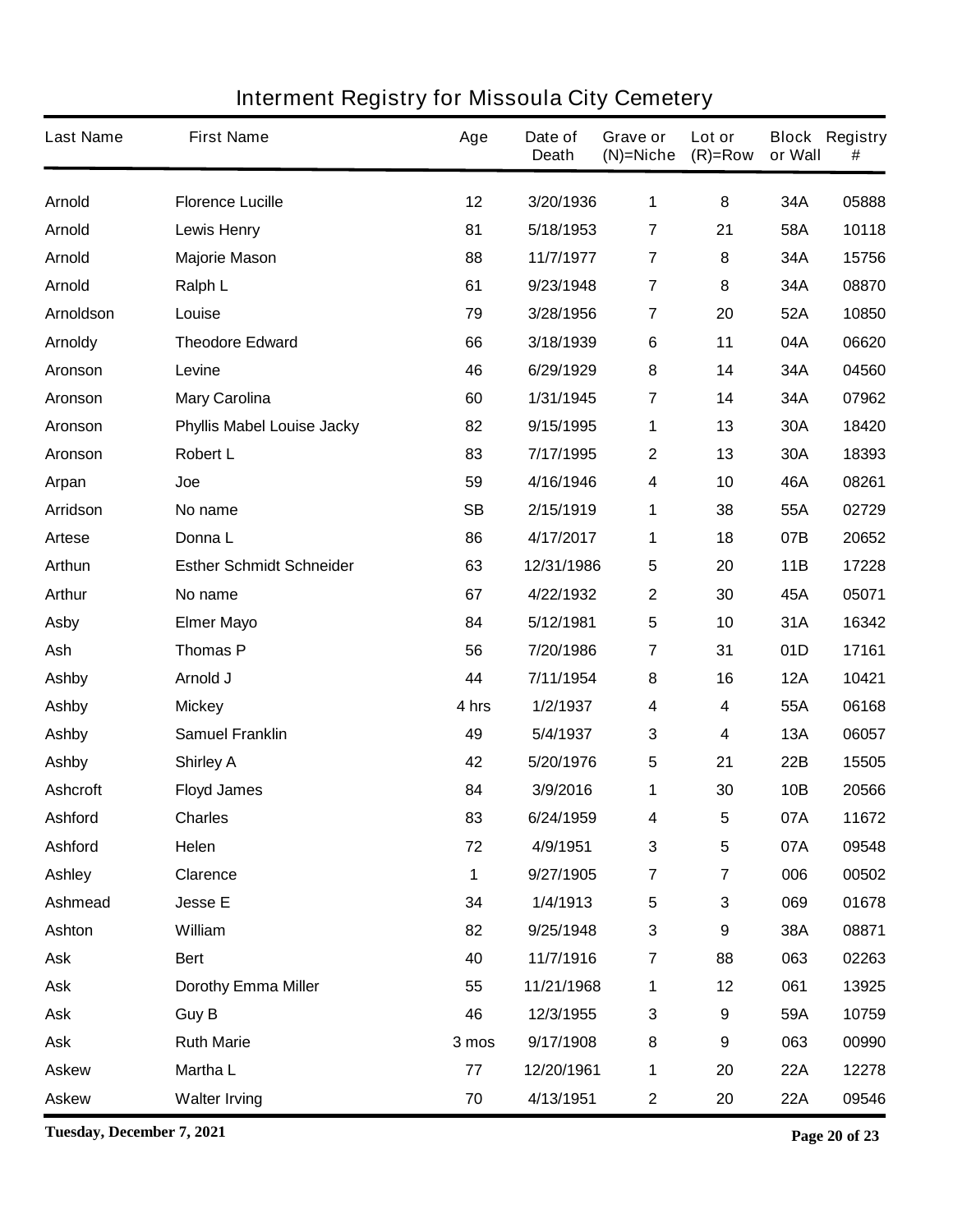| <b>Last Name</b> | <b>First Name</b>        | Age       | Date of<br><b>Death</b> | Grave or<br>$(N)$ =Niche | Lot or<br>$(R)=Row$     | or Wall    | <b>Block Registry</b><br># |
|------------------|--------------------------|-----------|-------------------------|--------------------------|-------------------------|------------|----------------------------|
| Asp              | Carl                     | unk       | 7/20/1934               | 8                        | 1                       | 04A        | 05497                      |
| <b>Aspaas</b>    | Julia H                  | 38        | 5/29/1908               | 4                        | 5                       | 063        | 00925                      |
| <b>Atchison</b>  | Ada H                    | 84        | 10/10/1968              | 4                        | 8                       | 053        | 13868                      |
| Atherton         | <b>No Name</b>           | unk       | 9/30/1895               | $\mathbf 2$              | 8                       | 002        | Ledger                     |
| <b>Atkin</b>     | <b>Frank M</b>           | 71        | 6/25/1950               | $\mathbf 2$              | 18                      | 09A        | 09345                      |
| <b>Atkin</b>     | <b>Margaret Jane</b>     | 86        | 10/23/1948              | 1                        | 18                      | 09A        | 08891                      |
| <b>Atkins</b>    | Genevieve                | 65        | 2/8/1960                | $5\phantom{.0}$          | 14                      | 29A        | 11798                      |
| <b>Atkins</b>    | <b>Helen Louise</b>      | 55        | 3/23/1960               | $\overline{\mathbf{7}}$  | 12                      | 42A        | 11857                      |
| <b>Atkins</b>    | Jay W                    | 89        | 1/21/1982               | 6                        | 14                      | 29A        | 16445                      |
| <b>Atkins</b>    | <b>Mabel Violet</b>      | 76        | 4/9/1954                | 3                        | 13                      | 42A        | 10358                      |
| <b>Atkins</b>    | <b>William P</b>         | 95        | 1/4/1968                | 4                        | 13                      | 42A        | 13732                      |
| Atwood           | <b>James Henry</b>       | 64        | 7/25/1928               | 8                        | 3                       | 35A        | 04336                      |
| Atz              | <b>Billy J</b>           | 27        | 8/1/1960                | 3                        | 3                       | 52A        | 11973                      |
| Atz              | <b>Everett Arnold</b>    | 31        | 6/3/1938                | 3                        | 10                      | 055        | 06447                      |
| Aufdermaur       | <b>Mary Kirchmeier</b>   | 92        | 12/26/1988              | 5                        | 13                      | 10.5       | 17499                      |
| Aufdermour       | <b>Charles</b>           | 58        | 2/14/1950               | 6                        | 13                      | 10.5       | 09231                      |
| <b>Augustin</b>  | <b>Abbigail Cornelia</b> | 2 mos     | 12/15/2007              | 3                        | 3                       | 21B        | 19814                      |
| Aune             | <b>Allen Earl</b>        | 74        | 8/16/1989               | 4                        | 58                      | 01D        | 17587                      |
| Aune             | <b>Anna Alida</b>        | 82        | 12/26/1968              | 1                        | $\overline{\mathbf{7}}$ | 31A        | 13898                      |
| Aune             | <b>Estelle V</b>         | 72        | 12/29/1991              | 4                        | 58                      | 01D        | 17899                      |
| Aune             | John O                   | 89        | 2/16/1976               | $\mathbf 2$              | 7                       | 31A        | 15436                      |
| Aune             | <b>Mary Ellen Taplin</b> | 48        | 4/23/1970               | 7                        | $\mathbf 2$             | 31A        | 14201                      |
| Aune             | No Name                  | <b>SB</b> | 4/29/1940               | 4                        | 7                       | 55A        | 06834                      |
| Aune             | Peter O                  | 74        | 3/18/1971               | 8                        | $\mathbf 2$             | 31A        | 14380                      |
| <b>Austin</b>    | <b>Charles</b>           | 78        | 3/21/1925               | ${\bf 8}$                | 20                      | 065        | 03735                      |
| <b>Austin</b>    | <b>Elmira A Moon</b>     | 83        | 5/31/1916               | 4                        | 89                      | 063        | 02217                      |
| <b>Austin</b>    | J C - AKA                | 48        | 3/12/1943               | 4                        | 8                       | 54A        | 07474                      |
| <b>Austin</b>    | <b>Jennie Mildred</b>    | 41        | 11/4/1936               | 1                        | 14                      | 08A        | 06135                      |
| <b>Austin</b>    | <b>Mary Coon</b>         | 65        | 9/20/1917               | $\overline{\mathbf{r}}$  | 20                      | 065        | 02432                      |
| <b>Austin</b>    | <b>Myrtle</b>            | 39        | 1/6/1918                | $\mathbf{2}$             | 115                     | 063        | 02468                      |
| <b>Auvenen</b>   | <b>Charles F</b>         | 59        | 12/25/1913              | $\boldsymbol{2}$         | 60                      | 063        | 01814                      |
| Auwen            | <b>Marion 'Bonnie'</b>   | 65        | 3/30/1992               | 1                        | 27                      | 21B        | 17945                      |
| <b>Averill</b>   | <b>Claude Samuel</b>     | 53        | 11/9/1940               | 5                        | 1                       | <b>18A</b> | 06959                      |

**Tuesday, December 7, 2021 Page 21 of 23**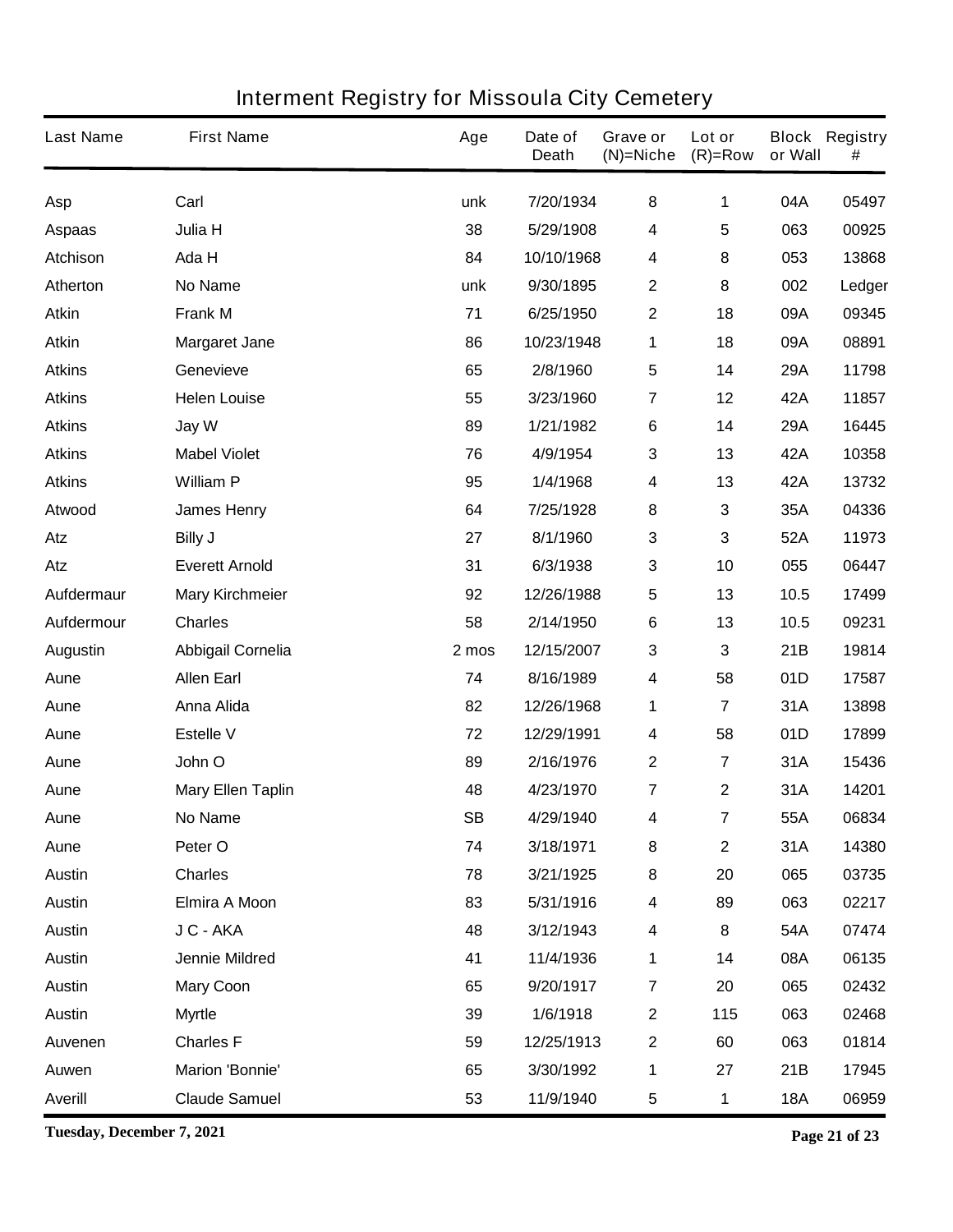| <b>Last Name</b> | <b>First Name</b>        | Age       | Date of<br><b>Death</b> | Grave or<br>(N)=Niche   | Lot or<br>$(R)=Row$ | or Wall    | <b>Block Registry</b><br># |
|------------------|--------------------------|-----------|-------------------------|-------------------------|---------------------|------------|----------------------------|
| <b>Averill</b>   | <b>Edith E Solleder</b>  | 98        | 1/16/1990               | 4                       | 1                   | <b>18A</b> | 17643                      |
| <b>Averill</b>   | <b>Edward Root</b>       | 57        | 1/11/1944               | $\mathbf 2$             | 3                   | 048        | 07681                      |
| <b>Averill</b>   | <b>Ethel V</b>           | 65        | 7/13/1956               | $\overline{7}$          | $\overline{7}$      | 39A        | 10934                      |
| <b>Averill</b>   | <b>William Henry</b>     | 53        | 8/28/1937               | $\bf 8$                 | 1                   | <b>18A</b> | 06250                      |
| Avery            | Alice L                  | 9 wks     | 9/15/1905               | 1                       | 6                   | 022        | 00495                      |
| Avery            | Amos L                   | 56        | 1/24/1916               | $\mathbf 2$             | $\mathbf 2$         | 026        | 02167                      |
| Avery            | Amos M                   | 70        | 3/9/1952                | 4                       | 10                  | 09A        | 09788                      |
| Avery            | <b>Arabelle Rees</b>     | 88        | 3/6/1990                | 1                       | 13                  | 044        | 17658                      |
| Avery            | <b>Carolyn Brownwell</b> | 77        | 2/26/1941               | 1                       | $\mathbf 2$         | 026        | 07037                      |
| Avery            | <b>Charles Earl</b>      | 83        | 9/28/1955               | 8                       | 6                   | 022        | 10703                      |
| Avery            | Cyrus R                  | 79        | 6/17/1927               | 3                       | 3                   | 042        | 04156                      |
| Avery            | <b>Dwight</b>            | <b>SB</b> | 1/16/1908               | 1                       | 6                   | 022        | 00838                      |
| Avery            | <b>Earl Weber</b>        | 80        | 10/26/1987              | 5                       | 6                   | 022        | 17345                      |
| Avery            | <b>Elizabeth</b>         | unk       | 7/26/1918               | 6                       | 6                   | 022        | 02981                      |
| Avery            | <b>Elroy C</b>           | 1         | 8/2/1910                | $\mathbf 2$             | 6                   | 022        | 01319                      |
| Avery            | <b>Enid Davis</b>        | 102       | 1/25/2014               | 4                       | 6                   | 022        | 20411                      |
| Avery            | <b>Eugene Edward</b>     | 49        | 1/25/1931               | 6                       | 7                   | 042        | 04836                      |
| Avery            | <b>Grace Anna</b>        | 61        | 2/1/1954                | 3                       | 10                  | 09A        | 10311                      |
| Avery            | <b>Harvey B</b>          | 80        | 12/26/1974              | $\mathbf 2$             | 13                  | 044        | 15214                      |
| Avery            | Hazel                    | 60        | 9/11/1968               | 2                       | $\mathbf 2$         | 001        | 13842                      |
| Avery            | <b>Herbert Starr</b>     | 63        | 5/21/1971               | 3                       | 11                  | 49A        | 14439                      |
| Avery            | <b>Iris L Ferris</b>     | 30        | 8/14/1924               | 8                       | $\mathbf 2$         | 026        | 03645                      |
| <b>Avery</b>     | <b>Minerva</b>           | unk       |                         | 7                       | $\mathbf 2$         | 026        | Ledger                     |
| Avery            | <b>Myrtle Weber</b>      | 36        | 7/31/1914               | 7                       | 6                   | 022        | 01909                      |
| Avery            | No Name                  | <b>SB</b> | 12/20/1938              | 5                       | 6                   | 55A        | 06562                      |
| Avery            | No Name                  | unk       |                         | 4                       | 14                  | 024        | 19976                      |
| Avery            | William                  | <b>SB</b> | 7/11/1914               | 8                       | $\bf 6$             | 022        | 02974                      |
| Avery            | Zoe Donaldson            | 78        | 10/2/1959               | 6                       | 6                   | 022        | 11751                      |
| <b>Axford</b>    | <b>Helen Elizabeth</b>   | 73        | 8/16/1948               | $\mathbf 2$             | 24                  | 010        | 08839                      |
| <b>Axford</b>    | William J                | 70        | 6/23/1943               | $\overline{\mathbf{7}}$ | 24                  | 010        | 07556                      |
| <b>Axiotes</b>   | George                   | 71        | 9/20/1963               | 6                       | 9                   | 60A        | 12909                      |
| <b>Axtell</b>    | <b>Bonnie Bruce</b>      | 11 mos    | 5/18/1929               | 1                       | 17                  | 55A        | 04533                      |
| <b>Ayars</b>     | Cora R                   | 62        | 8/12/1941               | 5                       | 17                  | 8.5        | 07135                      |

**Tuesday, December 7, 2021 Page 22 of 23**